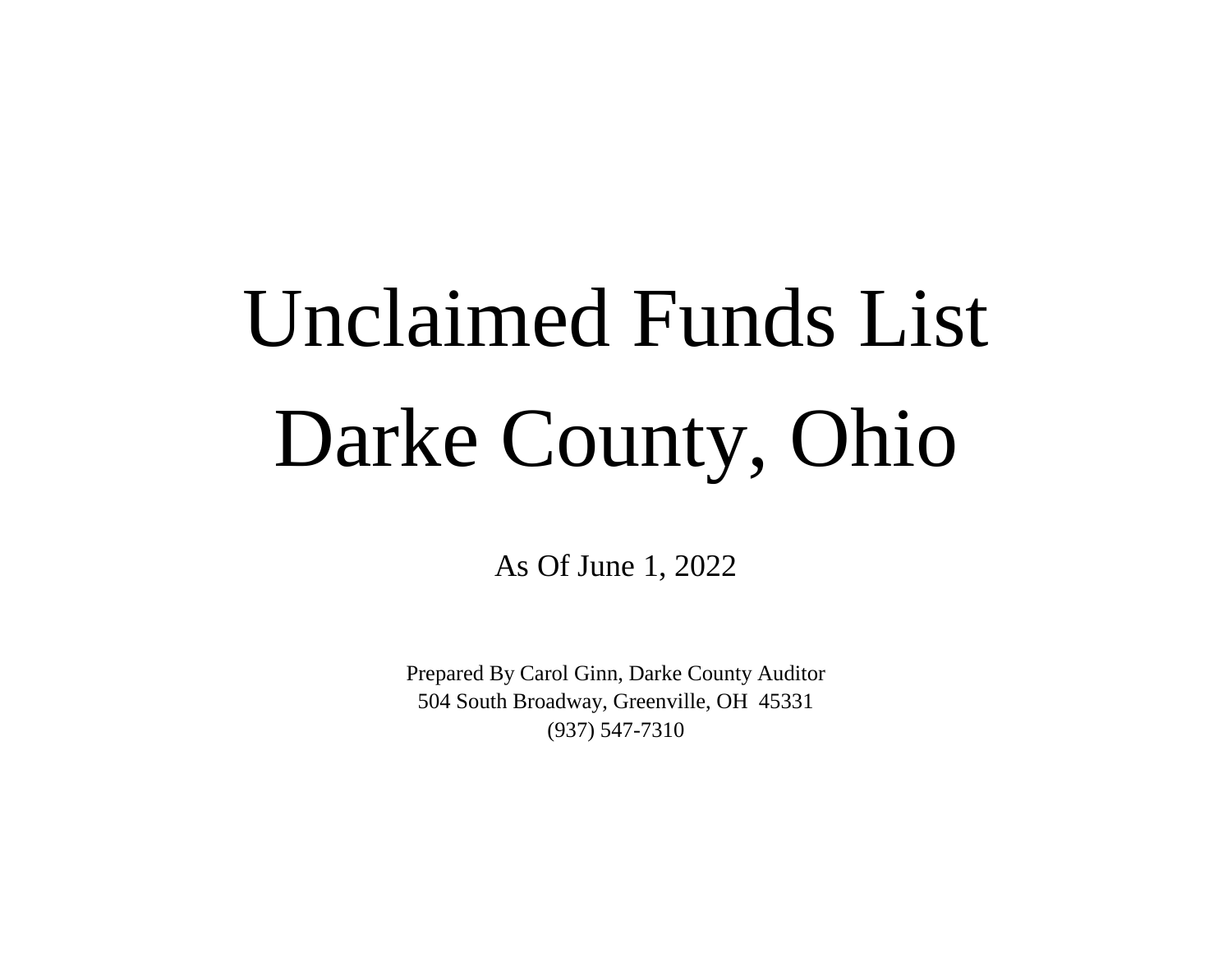| <b>Names</b>                              | Case #          | Payin# | <b>Date</b> | Amount | Sub          | <b>Auditor's</b> | <b>Date</b> | <b>Remarks</b>                                   |    | Amt. Owed |              |
|-------------------------------------------|-----------------|--------|-------------|--------|--------------|------------------|-------------|--------------------------------------------------|----|-----------|--------------|
|                                           |                 |        |             |        | <b>Total</b> | Voucher No.      | Paid        |                                                  |    |           |              |
|                                           |                 |        |             |        |              |                  |             |                                                  |    |           |              |
|                                           |                 |        |             |        |              |                  |             | Pd 2018                                          |    |           |              |
| Anderson, Angela                          | 08-CVF-001-0766 | 97297  | 2018        | 72.62  |              |                  |             | 4/13/18, Municipal Crt., Pay out of County       |    | 72.62     |              |
| Total Pd 2018                             |                 |        |             |        | \$           | 72.62            |             |                                                  |    |           | \$<br>72.62  |
|                                           |                 |        |             |        |              |                  |             | <b>Pd 2020</b>                                   |    |           |              |
| Allison, Rick L.                          |                 | 108415 | $2020$ \$   | 40.00  |              |                  |             | 2/6/20, Common Pleas, Pay out of County          | \$ | 40.00     |              |
| Arnett, Nicole J.                         |                 | 111054 | $2020$ \$   | 20.00  |              |                  |             | 7/21/20, Common Pleas, Pay out of County         |    | 20.00     |              |
| Total Pd 2020                             |                 |        |             |        | 60.00        |                  |             |                                                  |    |           | \$<br>60.00  |
|                                           |                 |        |             |        |              |                  |             | $\overline{\mathsf{Pd}}$ 2021                    |    |           |              |
| AIM Media Midwest Oper LLC                |                 | 113704 | 2021        | 138.11 |              |                  |             | 3/19/21, Park Dist., Pay out of County           |    | 138.11    |              |
| Ansonia Parents Alliance                  |                 | 116666 | 2021        | 900.00 |              | 364629           |             | 9/8/2021 8/26/21, Solid Waste, Pay out of County |    |           |              |
| Ansonia United Methodist Church Kids Club |                 | 116580 | 2021        | 450.00 |              | 364600           |             | 9/8/2021 8/20/21, Solid Waste, Pay out of County |    |           |              |
| Total Pd 2021                             |                 |        |             |        | \$1,488.11   |                  |             |                                                  |    |           | \$<br>138.11 |
|                                           |                 |        |             |        |              |                  |             | <b>Pd 2022</b>                                   |    |           |              |
| Ary, Harold                               |                 | 119618 | 2022        | 2.83   |              |                  |             | 3/22/22, Probate Crt, Pay out of County          |    | 2.83      |              |
| Total Pd 2022                             |                 |        |             |        | \$           | 2.83             |             |                                                  |    |           | \$<br>2.83   |
|                                           |                 |        |             |        |              |                  |             |                                                  |    |           |              |
| Total 5 years back                        |                 |        |             |        |              |                  |             |                                                  | Ŝ. | 273.56    |              |
|                                           |                 |        |             |        |              |                  |             |                                                  |    |           |              |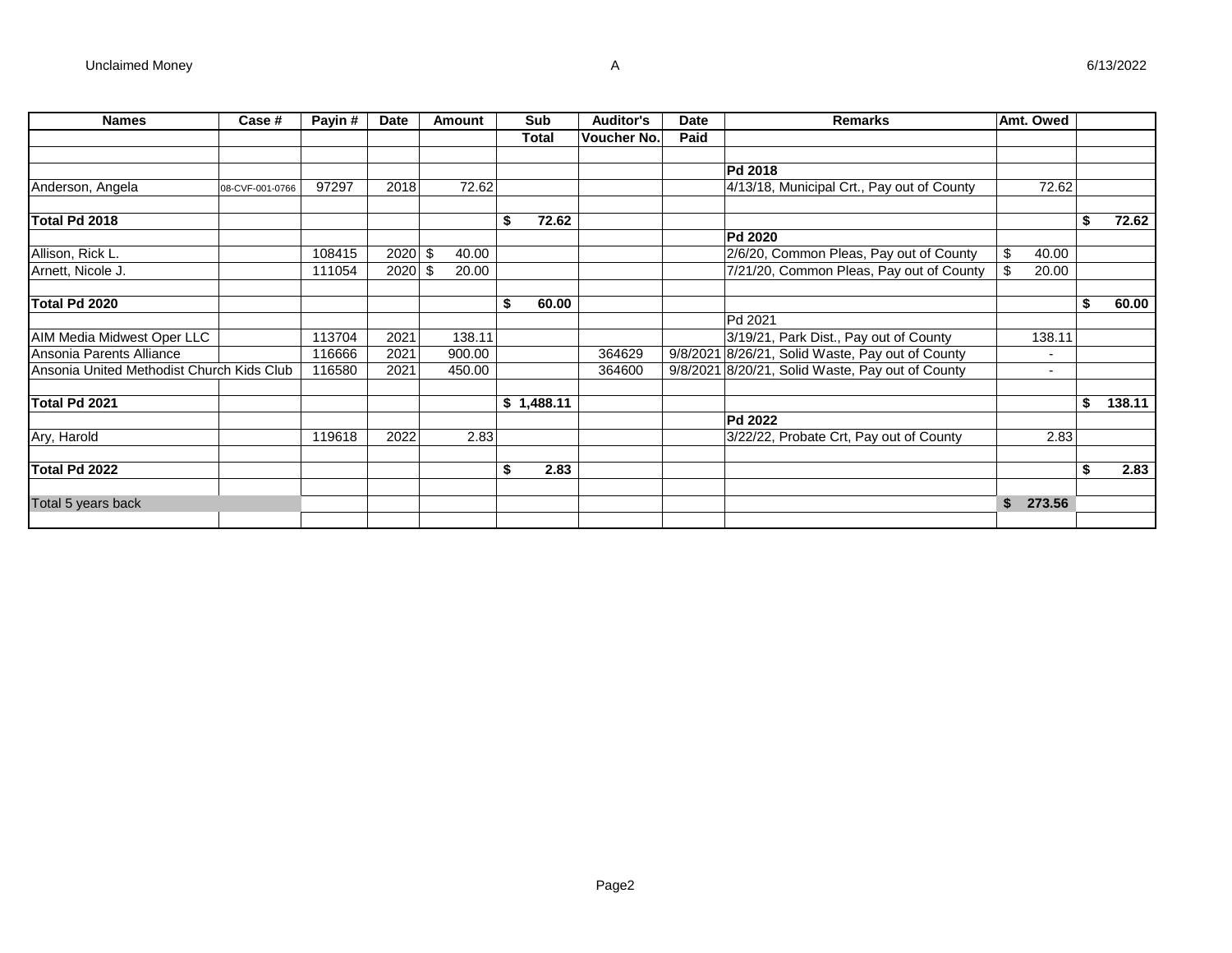| <b>Names</b>            | Case #     | <b>Docket</b> | <b>Date</b> | <b>Amount</b>   | Sub          |          | <b>Auditor's</b>   | <b>Date</b> | <b>Remarks</b>                             | Amount     | Sub          |
|-------------------------|------------|---------------|-------------|-----------------|--------------|----------|--------------------|-------------|--------------------------------------------|------------|--------------|
|                         |            |               |             |                 | <b>Total</b> |          | <b>Voucher No.</b> | Paid        |                                            | Owed       | <b>Total</b> |
|                         |            |               |             |                 |              |          |                    |             |                                            |            |              |
|                         |            |               |             |                 |              |          |                    |             | Pd 2017                                    |            |              |
| Binkley, Selena         |            | 92114         | 2017        | \$<br>8.60      |              |          |                    |             | 6/6/17, Clerk of Crts, Pay out of County   | 8.60       |              |
| <b>Barrett, Jeffrey</b> |            | 93871         | 2017        | \$<br>6.00      |              |          |                    |             | 9/19/17, Municipal Crt., Pay out of County | 6.00       |              |
|                         |            |               |             |                 |              |          |                    |             |                                            |            |              |
| Total Pd 2017           |            |               |             |                 | \$           | 14.60    |                    |             |                                            |            | \$<br>14.60  |
|                         |            |               |             |                 |              |          |                    |             | Pd 2018                                    |            |              |
| Barga, Tish             | 2016-1-346 | 97042         | 2018        | \$<br>642.50    |              |          |                    |             | 4/2/18, Probate Crt, Pay out of County     | 642.50     |              |
| Burton, Cherylene       |            | 97498         | $2018$ \$   | 6.00            |              |          |                    |             | 4/25/18, Municipal Crt., Pay out of County | 6.00       |              |
| Burton, Lee             |            | 97498         | 2018        | \$<br>6.00      |              |          |                    |             | 4/25/18, Municipal Crt., Pay out of County | 6.00       |              |
| Buckley, Jared          |            | 101131        | 2018        | \$<br>6.00      |              |          |                    |             | 12/6/18, Municipal Crt., Pay out of County | 6.00       |              |
| Bugbee & Conkle         | 15CV00001  | 98204         | 2018        | \$<br>300.00    |              |          |                    |             | 6/8/18, Clrk of Crt., Pay out of County    | 300.00     |              |
| Brown, Joseph A.        | 15CR00084  | 98204         | 2018        | \$<br>30.00     |              |          |                    |             | 6/8/18, Clrk of Crt., Pay out of County    | 30.00      |              |
| Bruss, Peggy            | 15CV00520  | 98204         |             | 2018 \$1,679.20 |              |          |                    |             | 6/8/18, Clrk of Crt., Pay out of County    | 1679.20    |              |
|                         |            |               |             |                 |              |          |                    |             |                                            |            |              |
| Total Pd 2018           |            |               |             |                 | \$           | 2.669.70 |                    |             |                                            |            | \$2,669.70   |
|                         |            |               |             |                 |              |          |                    |             | Pd 2019                                    |            |              |
| Baker, James            |            | 104339        | 2019        | \$<br>20.00     |              |          |                    |             | 6/11/19, Common Pleas, Pay out of Cty      | 20.00      |              |
|                         |            |               |             |                 |              |          |                    |             |                                            |            |              |
| Total Pd 2019           |            |               |             |                 | \$           | 20.00    |                    |             |                                            |            | \$<br>20.00  |
|                         |            |               |             |                 |              |          |                    |             | Pd 2021                                    |            |              |
| <b>Black, Trinity</b>   |            | 113320        | 2021        | \$<br>8.40      |              |          |                    |             | 2/25/21, Common Pleas, Pay out of County   | 8.40       |              |
| Bowman, Joseph S.       |            | 116664        | 2021        | \$<br>20.00     |              |          |                    |             | 8/26/21, Common Pleas, Pay out of County   | 20.00      |              |
|                         |            |               |             |                 |              |          |                    |             |                                            |            |              |
| Total Pd 2021           |            |               |             |                 | \$           | 28.40    |                    |             |                                            |            | \$<br>28.40  |
|                         |            |               |             |                 |              |          |                    |             | Pd 2022                                    |            |              |
| Brown, Robin            |            | 119039        | 2022        | \$<br>20.00     |              |          |                    |             | 2/9/21, Common Pleas, Pay out of County    | 20.00      |              |
| Brandenburg, Joseph     |            | 119618        | 2022        | \$<br>3.00      |              |          |                    |             | 3/22/22, Probate Crt, Pay out of County    | 3.00       |              |
| Briner, David A.        |            | 119876        | 2022        | \$<br>264.25    |              |          |                    |             | 4/8/2022, Clerk of Crt., Pay out of County | 264.25     |              |
|                         |            |               |             |                 |              |          |                    |             |                                            |            |              |
| Total Pd 2022           |            |               |             |                 | \$           | 287.25   |                    |             |                                            |            | \$<br>287.25 |
|                         |            |               |             |                 |              |          |                    |             |                                            |            |              |
|                         |            |               |             |                 |              |          |                    |             |                                            |            |              |
| Total 5 years back      |            |               |             |                 |              |          |                    |             |                                            | \$3,019.95 |              |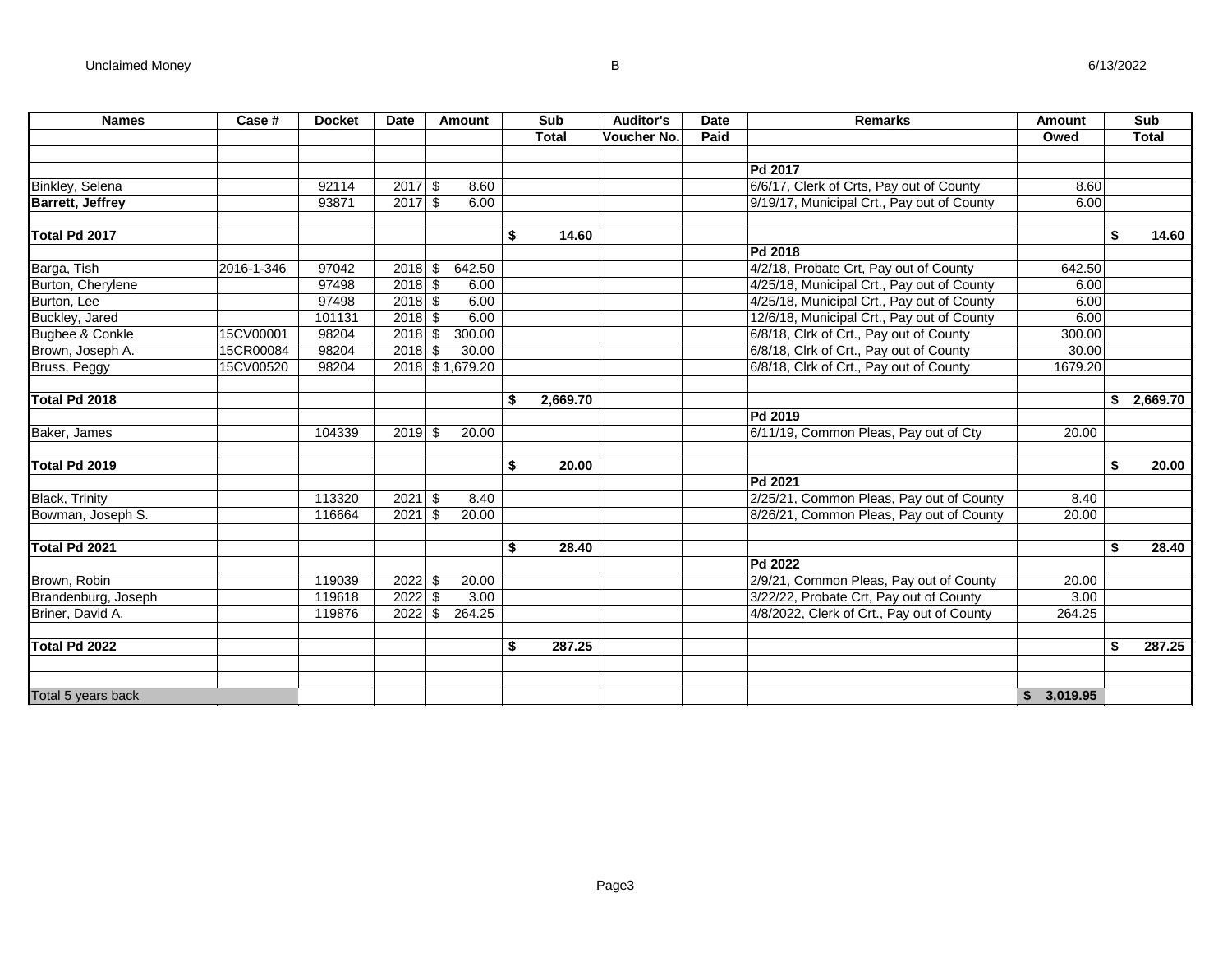| <b>Names</b>                              | Case #          | <b>Docket</b> | <b>Date</b> | Amount  | Sub            | <b>Auditor's</b> | <b>Date</b> | <b>Remarks</b>                             | Amount                   |     | <b>Sub</b>   |
|-------------------------------------------|-----------------|---------------|-------------|---------|----------------|------------------|-------------|--------------------------------------------|--------------------------|-----|--------------|
|                                           |                 |               |             |         | <b>Total</b>   | Voucher No.      | Paid        |                                            | Owed                     |     | <b>Total</b> |
|                                           |                 |               |             |         |                |                  |             | Pd 2017                                    |                          |     |              |
| Carducci, Mary Spahia                     | 10CJ00815       | 89378         | 2017        | 352.04  |                |                  |             | 1/6/17, Clerk of Courts, Pay out of County | 352.04                   |     |              |
| Christian, Mary J.                        | 08-CRB-001-1283 | 90986         | 2017        | 43.25   |                |                  |             | 4/4/17, Municipal Crt., Pay out of County  | 43.25                    |     |              |
| Casto, David                              |                 | 93871         | 2017        | 6.00    |                |                  |             | 9/19/17, Municipal Crt., Pay out of County | 6.00                     |     |              |
| Cromwell, Chelsea                         |                 | 94153         | 2017        | 275.00  |                | 318673           |             | 11/8/17 10/6/17, WIA, Pay out of County    | $\overline{\phantom{a}}$ |     |              |
| Total Pd 2017                             |                 |               |             |         | \$<br>676.29   |                  |             |                                            |                          | \$. | 401.29       |
|                                           |                 |               |             |         |                |                  |             | Pd 2018                                    |                          |     |              |
| Cuyahoga Co. Sheriff Department 15CV00155 |                 | 98204         | 2018        | 16.99   |                |                  |             | 6/8/18, Clerk of Courts, Pay out of County | 16.99                    |     |              |
| Combs, Robert T. (dec'd)                  | 16CV00332       | 98204         | 2018        | 7595.54 |                |                  |             | 6/8/18, Clerk of Courts, Pay out of County | 7595.54                  |     |              |
| Total Pd 2018                             |                 |               |             |         | \$<br>7,612.53 |                  |             |                                            |                          | \$  | 7,612.53     |
|                                           |                 |               |             |         |                |                  |             | Pd 2019                                    |                          |     |              |
| Cantrell, Molly                           |                 | 104340        | 2019        | 40.00   |                |                  |             | 6/11/19, Comm. Pleas., Pay out of County   | 40.00                    |     |              |
| <b>Christ, Christy</b>                    |                 | 106512        | 2019        | 20.00   |                |                  |             | 10/18/19, Comm Pleas., Pay out of County   | 20.00                    |     |              |
| Total Pd 2019                             |                 |               |             |         | \$<br>60.00    |                  |             |                                            |                          | \$  | 60.00        |
|                                           |                 |               |             |         |                |                  |             | Pd 2020                                    |                          |     |              |
| Clopp, Patrick N.                         |                 | 111053        | 2020        | 5.80    |                |                  |             | 7/21/20, DCBDD, Pay out of DCBDD           | 5.80                     |     |              |
| <b>Charter Communication Holdings LLC</b> |                 | 112439        | 2020        | 99.90   |                |                  |             | 10/9/20, Co. Home, Pay out of County       | 99.90                    |     |              |
| <b>Castleberry, Erica</b>                 |                 | 112422        | 2020        | 8.40    |                |                  |             | 10/8/20, Comm Pleas, Pay out of County     | 8.40                     |     |              |
| Total Pd 2020                             |                 |               |             |         | \$<br>114.10   |                  |             |                                            |                          | \$  | 114.10       |
|                                           |                 |               |             |         |                |                  |             | Pd 2022                                    |                          |     |              |
| Cox, Ronald E.                            |                 | 119900        | 2022        | 20.00   |                |                  |             | 4/11/22, Common Pleas, Pay out of County   | 20.00                    |     |              |
| Total Pd 2020                             |                 |               |             |         | \$<br>20.00    |                  |             |                                            |                          | \$  | 20.00        |
|                                           |                 |               |             |         |                |                  |             |                                            |                          |     |              |
|                                           |                 |               |             |         |                |                  |             |                                            |                          |     |              |
| Total 5 years back                        |                 |               |             |         |                |                  |             |                                            | \$8,207.92               |     |              |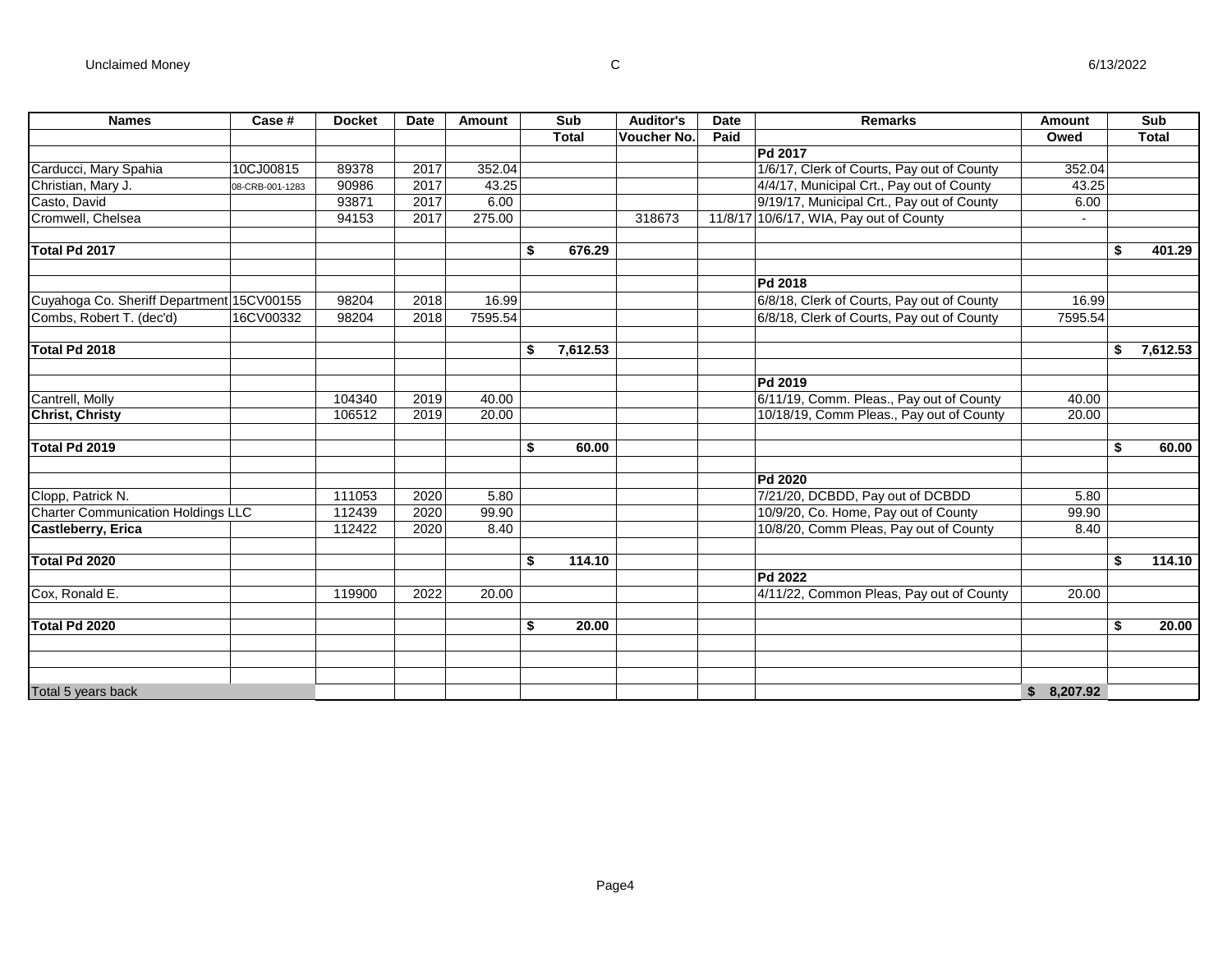| <b>Names</b>                  | Case #          | <b>Docket</b> | <b>Date</b> | Amount       | Sub          | Auditor's   | <b>Date</b> | <b>Remarks</b>                            | Amount       |    | Sub          |
|-------------------------------|-----------------|---------------|-------------|--------------|--------------|-------------|-------------|-------------------------------------------|--------------|----|--------------|
|                               |                 |               |             |              | <b>Total</b> | Voucher No. | Paid        |                                           | Owed         |    | <b>Total</b> |
|                               |                 |               |             |              |              |             |             |                                           |              |    |              |
|                               |                 |               |             |              |              |             |             | Pd 2017                                   |              |    |              |
| Donnelly Conroy & Gelhaar LLP | 13CV00386       | 89378         | 2017        | 54.00        |              |             |             | 1/6/17, Clrk of Crts, Pay out of County   | 54.00        |    |              |
| Dreyfuss Williams & Assoc     | 13CV00361       | 89378         | 2017        | 104.17       |              |             |             | 1/6/17, Clrk of Crts, Pay out of County   | 104.17       |    |              |
| Deaton, Tamara N.             | 15-CVG-001-0706 | 90986         | 2017        | 2.00         |              |             |             | 4/4/17, Municipal Crt., Pay out of County | 2.00         |    |              |
| Total Pd 2017                 |                 |               |             |              | \$<br>160.17 |             |             |                                           |              | \$ | 160.17       |
|                               |                 |               |             |              |              |             |             | Pd 2018                                   |              |    |              |
| Dilworth, Susan               |                 | 97202         | 2018        | 20.00        |              |             |             | 4/10/18. Clrk of Crts., Pay out of County | \$<br>20.00  |    |              |
| Total Pd 2018                 |                 |               |             |              | \$<br>20.00  |             |             |                                           |              | S  | 20.00        |
|                               |                 |               |             |              |              |             |             | Pd 2021                                   |              |    |              |
| Dunson, Darnell               |                 | 113342        | 2021        | -\$<br>10.80 |              |             |             | 2/26/21, Health Dept, Pay out of County   | \$<br>10.80  |    |              |
| Dunson, Darnell               |                 | 113341        | 2021        | 0.66<br>-S   |              |             |             | 2/26/21, Health Dept, Pay out of County   | \$<br>0.66   |    |              |
| Davidson, Warren A.           |                 | 116665        | 2021        | 20.00<br>٩   |              |             |             | 8/26/21, Common Pleas, Pay out of County  | \$<br>20.00  |    |              |
| Total Pd 2021                 |                 |               |             |              | \$<br>31.46  |             |             |                                           |              | S  | 31.46        |
|                               |                 |               |             |              |              |             |             | Pd 2022                                   |              |    |              |
| Day, Laura                    |                 | 119618        | 2022        | 60.31        |              |             |             | 3/22/22, Probate Crt, Pay out of County   | \$<br>60.31  |    |              |
| Detling Law Office            |                 | 119876        | 2022        | 38.00<br>\$  |              |             |             | 4/8/22, Clerk of Crt, Pay Out of County   | \$<br>38.00  |    |              |
| Durst, Cole                   |                 | 119876        | 2022        | 14.10<br>-\$ |              |             |             | 4/8/22, Clerk of Crt, Pay Out of County   | \$<br>14.10  |    |              |
| Total Pd 2022                 |                 |               |             |              | \$<br>112.41 |             |             |                                           |              | \$ | 112.41       |
| Total 5 years back            |                 |               |             |              |              |             |             |                                           | \$<br>324.04 |    |              |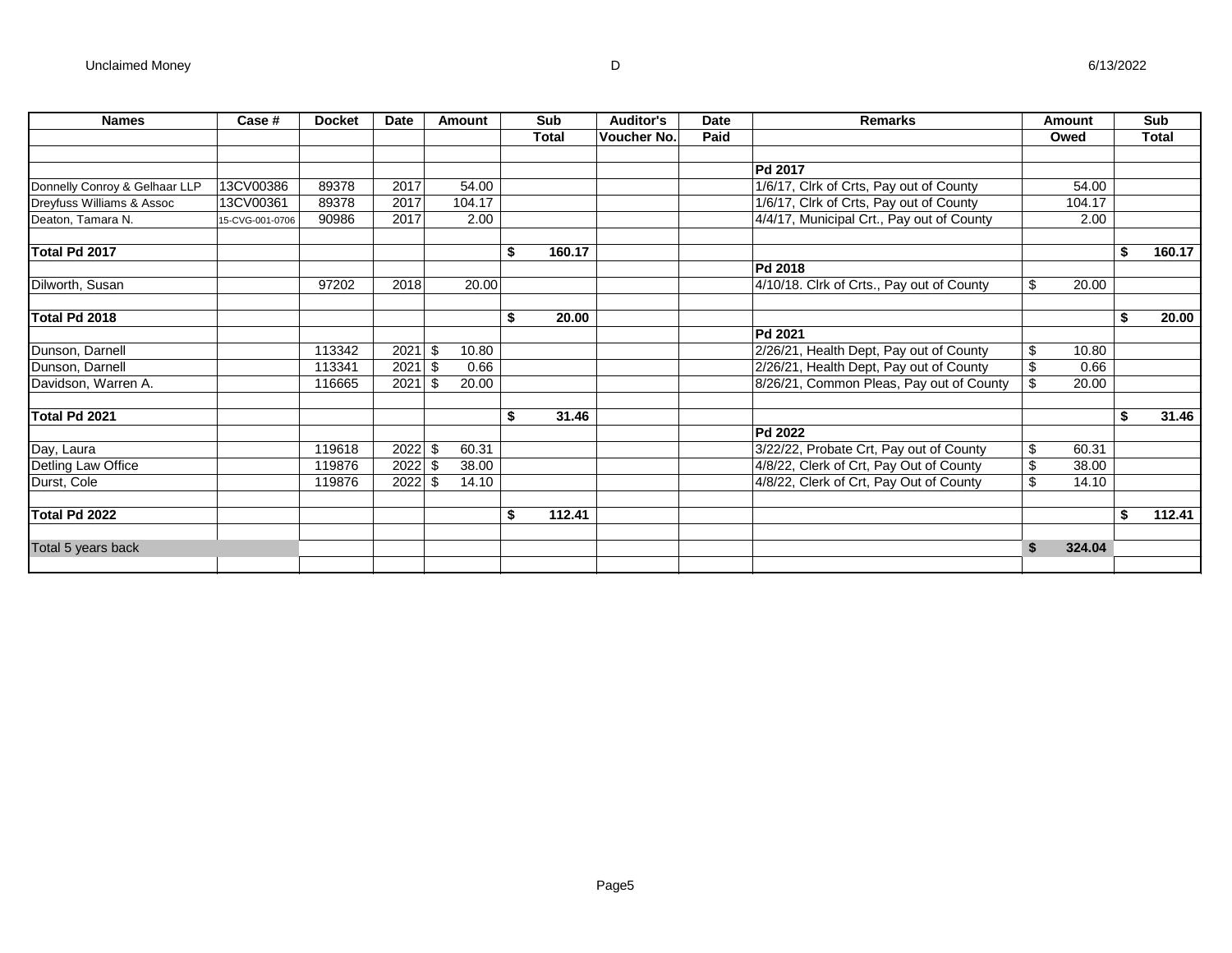| <b>Names</b>                      | Case #          | <b>Docket</b> | Date      | Amount      | Sub          | <b>Auditor's</b> | <b>Date</b> | <b>Remarks</b>                            | Amount       | Sub          |
|-----------------------------------|-----------------|---------------|-----------|-------------|--------------|------------------|-------------|-------------------------------------------|--------------|--------------|
|                                   |                 |               |           |             | <b>Total</b> | Voucher No.      | Paid        |                                           | Owed         | <b>Total</b> |
|                                   |                 |               |           |             |              |                  |             |                                           |              |              |
|                                   |                 |               |           |             |              |                  |             | <b>Pd 2017</b>                            |              |              |
| Eldridge, Shawn                   | 08-CRB-001-1283 | 90986         | 2017      | 100.05      |              |                  |             | 4/4/17. Municipal Crt., Pay out of County | 100.05       |              |
| Total Pd 2017                     |                 |               |           |             | \$<br>100.05 |                  |             |                                           |              | \$<br>100.05 |
|                                   |                 |               |           |             |              |                  |             | Pd 2018                                   |              |              |
| Eldridge, Zachary                 |                 | 99207         | $2018$ \$ | 6.00        |              |                  |             | 8/8/18, Municipal Crt., Pay out of County | 6.00         |              |
| Total Pd 2018                     |                 |               |           |             | \$<br>6.00   |                  |             |                                           |              | \$<br>6.00   |
|                                   |                 |               |           |             |              |                  |             | <b>Pd 2020</b>                            |              |              |
| Ernst, Dwaine                     |                 | 111966        | $2020$ \$ | 40.00       |              |                  |             | 9/10/20, Clk of Crts., Pay out of County  | 40.00        |              |
| Total Pd 2020                     |                 |               |           |             | \$<br>40.00  |                  |             |                                           |              | \$<br>40.00  |
|                                   |                 |               |           |             |              |                  |             | <b>Pd 2022</b>                            |              |              |
| Elsass, Wallace, Evans, & Co. LPA |                 | 119876        | 2022      | \$<br>39.30 |              |                  |             | 4/8/22, Clerk of Crt., Pay out of County  | 39.30        |              |
| Total Pd 2022                     |                 |               |           |             | \$<br>39.30  |                  |             |                                           |              | \$<br>39.30  |
|                                   |                 |               |           |             |              |                  |             |                                           |              |              |
| Total 5 years back                |                 |               |           |             |              |                  |             |                                           | \$<br>185.35 |              |
|                                   |                 |               |           |             |              |                  |             |                                           |              |              |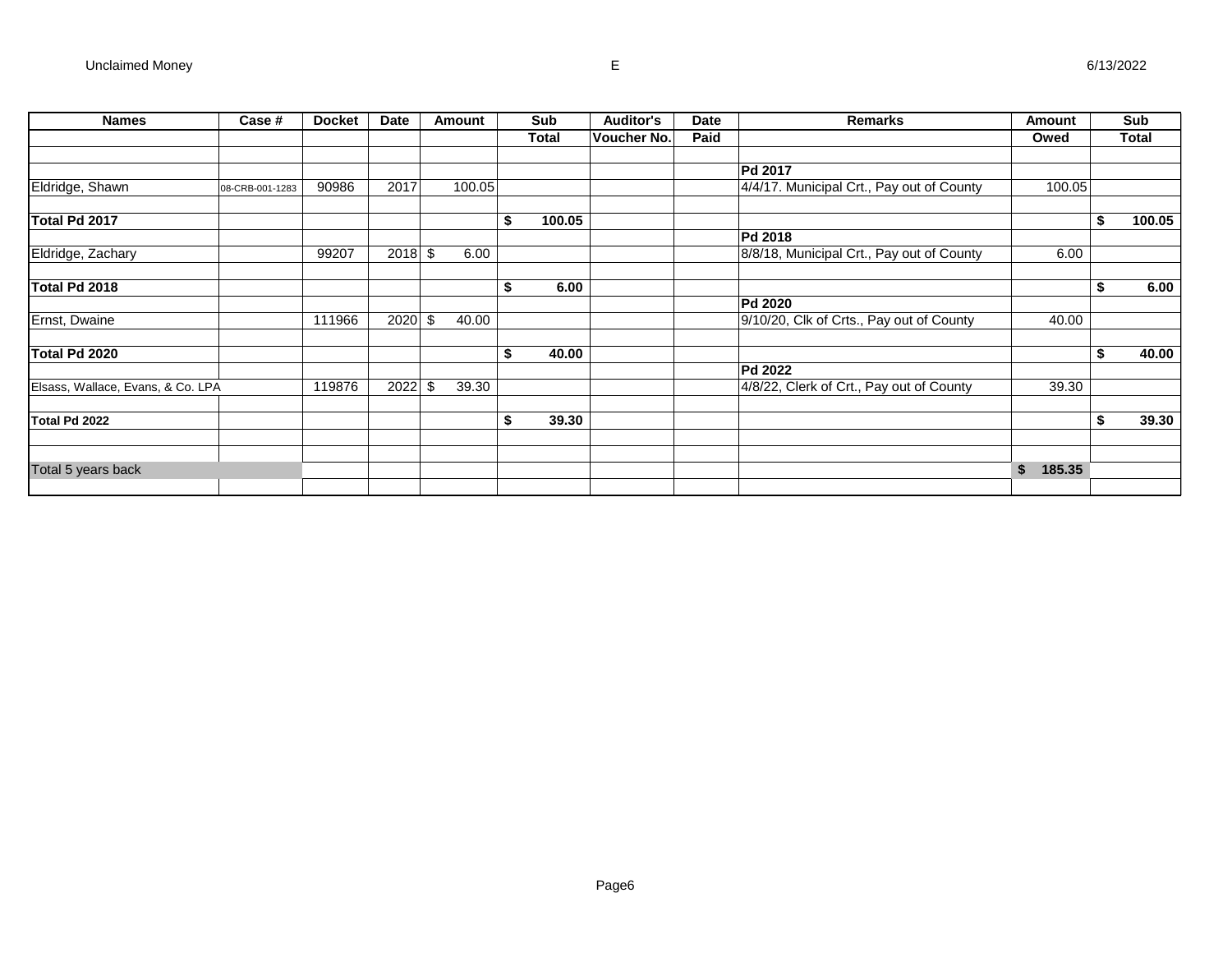| <b>Names</b>       | Case #          | <b>Docket</b> | Date      |    | Amount | Sub          | <b>Auditor's</b> | Date | <b>Remarks</b>                                   |     | Amount |    | <b>Sub</b>   |
|--------------------|-----------------|---------------|-----------|----|--------|--------------|------------------|------|--------------------------------------------------|-----|--------|----|--------------|
|                    |                 |               |           |    |        | <b>Total</b> | Voucher No.      | Paid |                                                  |     | Owed   |    | <b>Total</b> |
|                    |                 |               |           |    |        |              |                  |      | Pd 2017                                          |     |        |    |              |
| 548 Tire LLC       |                 | 90343         | 2017      | S  | 30.44  |              |                  |      | 2/24/17, Brd of DD, Pay out of Brd of DD         | \$  | 30.44  |    |              |
| Francis, Brian M.  | 14-CVF-001-0061 | 90986         | 2017      | \$ | 115.03 |              |                  |      | 4/4/17, Municipal Crt., Pay out of County        |     | 115.03 |    |              |
| Total Pd 2017      |                 |               |           |    |        | \$<br>145.47 |                  |      |                                                  |     |        | S  | 145.47       |
|                    |                 |               |           |    |        |              |                  |      | Pd 2018                                          |     |        |    |              |
| Flesher, Kasey     |                 | 97498         | $2018$ \$ |    | 6.00   |              |                  |      | 4/25/18, Municipal Crt., Pay out of County       | \$  | 6.00   |    |              |
| Fox & Fox          | 14CV00482       | 98204         | 2018      | \$ | 125.78 |              |                  |      | 6/8/18, Clrk of Crts., Pay out of County         | \$  | 125.78 |    |              |
| Total Pd 2018      |                 |               |           |    |        | \$<br>131.78 |                  |      |                                                  |     |        |    | 131.78       |
|                    |                 |               |           |    |        |              |                  |      | Pd 2021                                          |     |        |    |              |
| Fun Bunch 4H Club  |                 | 116579        | 2021      | \$ | 300.00 |              | 364580           |      | 9/8/2021 8/20/21, Solid Waste, Pay out of County | \$  |        |    |              |
| Total Pd 2021      |                 |               |           |    |        | \$<br>300.00 |                  |      |                                                  |     |        | \$ |              |
|                    |                 |               |           |    |        |              |                  |      | Pd 2022                                          |     |        |    |              |
| Flora, Elden Ray   |                 | 119764        | 2022      | \$ | 141.30 |              |                  |      | 4/4/22, Brd of Elections, Pay out of County      | \$  | 141.30 |    |              |
| Foster, Andrew C.  |                 | 119876        | 2022      | \$ | 542.30 |              |                  |      | 4/8/22, Clerk of Crt, Pay out of County          | \$. | 542.30 |    |              |
| Total Pd 2022      |                 |               |           |    |        | \$<br>683.60 |                  |      |                                                  |     |        |    | 683.60       |
|                    |                 |               |           |    |        |              |                  |      |                                                  |     |        |    |              |
| Total 5 years back |                 |               |           |    |        |              |                  |      |                                                  | \$  | 960.85 |    |              |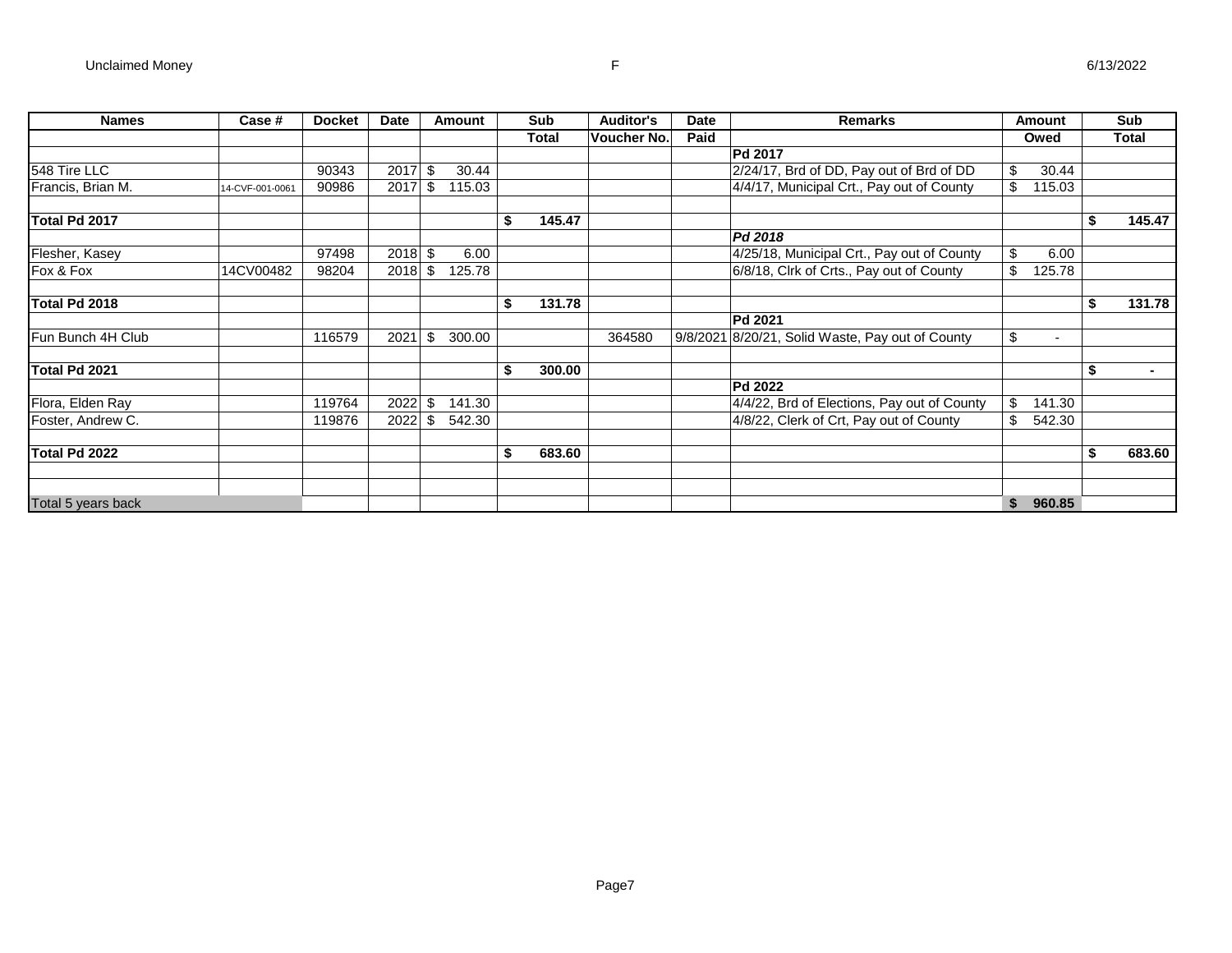| <b>Names</b>            | Case #    | <b>Docket</b> | Date      | <b>Amount</b> |    | Sub      | <b>Auditor's</b> | Date | <b>Remarks</b>                               | Amount         |   | Sub      |
|-------------------------|-----------|---------------|-----------|---------------|----|----------|------------------|------|----------------------------------------------|----------------|---|----------|
|                         |           |               |           |               |    | Total    | Voucher No.      | Paid |                                              | Owed           |   | Total    |
|                         |           |               |           |               |    |          |                  |      |                                              |                |   |          |
|                         |           |               |           |               |    |          |                  |      | Pd 2017                                      |                |   |          |
| Greentown LLC           | 13CR00131 | 89378         | 2017      | \$<br>38.50   |    |          |                  |      | 1/6/17, Clerk of Courts, Pay out of County   | 38.50          |   |          |
| Total Pd 2017           |           |               |           |               |    | 38.50    |                  |      |                                              |                |   | 38.50    |
|                         |           |               |           |               |    |          |                  |      | Pd 2018                                      |                |   |          |
| Gilbert, Tony           |           | 97498         | $2018$ \$ | 6.00          |    |          |                  |      | 4/25/98, Municipal Crt, Pay out of County    | 6.00           |   |          |
|                         |           |               |           |               |    |          |                  |      |                                              |                |   |          |
| Total Pd 2018           |           |               |           |               | э  | 6.00     |                  |      |                                              |                | ъ | 6.00     |
|                         |           |               |           |               |    |          |                  |      | Pd 2021                                      |                |   |          |
| <b>Great Wolf Lodge</b> |           | 115981        | 2021      | \$1,310.34    |    |          |                  |      | 7/20/21, Prosecuting Atty, Pay out of County | 1,310.34       |   |          |
| Gonzalez, Caden R       |           | 118231        | 2021      | \$<br>40.00   |    |          |                  |      | 12/17/21, Clerk of Crts, Pay out of County   | 40.00          |   |          |
|                         |           |               |           |               |    |          |                  |      |                                              |                |   |          |
| Total Pd 2021           |           |               |           |               | \$ | 1,350.34 |                  |      |                                              |                | S | 1,350.34 |
|                         |           |               |           |               |    |          |                  |      |                                              |                |   |          |
| Total 5 years back      |           |               |           |               |    |          |                  |      |                                              | \$<br>1,394.84 |   |          |
|                         |           |               |           |               |    |          |                  |      |                                              |                |   |          |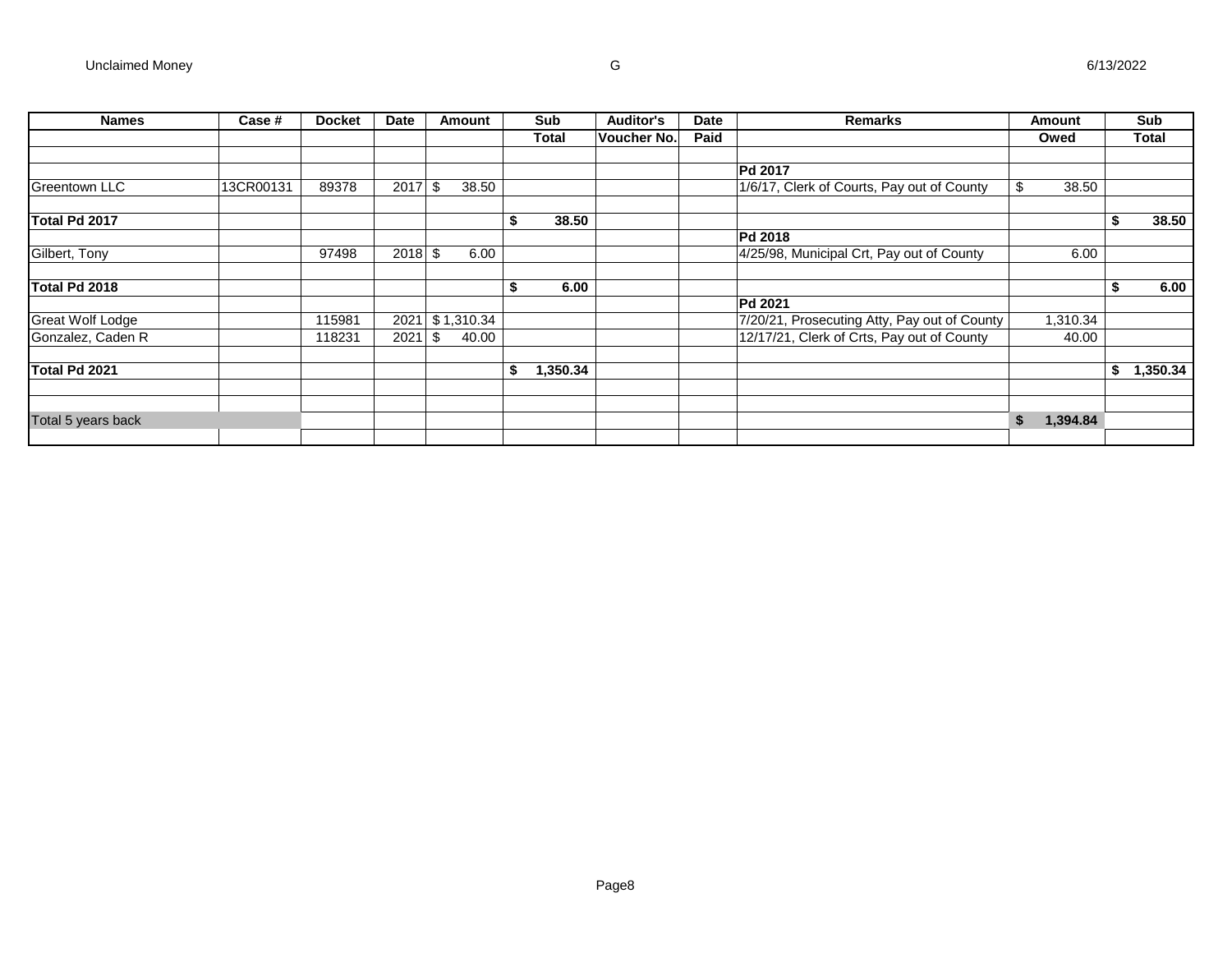| <b>Names</b>                              | Case #          | <b>Docket</b> | <b>Date</b> | Amount       | Sub          | <b>Auditor's</b> | <b>Date</b> | <b>Remarks</b>                                                  |                 | <b>Amount</b> | Sub          |
|-------------------------------------------|-----------------|---------------|-------------|--------------|--------------|------------------|-------------|-----------------------------------------------------------------|-----------------|---------------|--------------|
|                                           |                 |               |             |              | <b>Total</b> | Voucher No.      | Paid        |                                                                 |                 | Owed          | <b>Total</b> |
|                                           |                 |               |             |              |              |                  |             |                                                                 |                 |               |              |
|                                           |                 |               |             |              |              |                  |             | <b>Pd 2017</b>                                                  |                 |               |              |
| Hanna Campbell & Powell                   | 12CV00697       | 89378         | 2017        | 75.13        |              |                  |             | 1/6/17, Clerk of Courts, Pay out of County                      |                 | 75.13         |              |
| Hobbs, H. Steven                          | 12DIV00526      | 89378         | 2017        | 25.00        |              |                  |             | 1/6/17, Clerk of Courts, Pay out of County                      |                 | 25.00         |              |
| Hemmelgarn, Ryan                          | 15-TRD-001-0820 | 9986          | 2017        | 7.00         |              |                  |             | 4/4/17, Municipal Crt, Pay out of County                        |                 | 7.00          |              |
|                                           |                 |               |             |              |              |                  |             |                                                                 |                 |               |              |
| <b>Total 2017</b>                         |                 |               |             |              | \$<br>107.13 |                  |             |                                                                 |                 |               | \$<br>107.13 |
|                                           |                 |               |             |              |              |                  |             | <b>Pd 2018</b>                                                  |                 |               |              |
| Hileman, Matthew                          |                 | 97202         | $2018$ \$   | 20.00        |              |                  |             | 4/10/18, Clrk of Crts, Pay out of County                        | \$              | 20.00         |              |
| Heartland of Greenville/Miller, Lowell V. | 15CV00119       | 98204         | 2018        | \$<br>605.96 |              |                  |             | 6/8/18, Clrk of Crts., Pay out of County                        | $\overline{\$}$ | 605.96        |              |
|                                           |                 |               |             |              |              |                  |             |                                                                 |                 |               |              |
| <b>Total 2018</b>                         |                 |               |             |              | \$<br>625.96 |                  |             |                                                                 |                 |               | \$<br>625.96 |
|                                           |                 |               |             |              |              |                  |             | Pd 2019                                                         |                 |               |              |
| Hoffman, Jeff                             |                 | 104481        | 2019        | 17,381.73    |              |                  |             | 354616-354617 9/2/2020 6/19/19, Probate Crt., Pay out of County |                 | $\Omega$      |              |
|                                           |                 |               |             |              |              |                  |             |                                                                 |                 |               |              |
| <b>Total 2019</b>                         |                 |               |             |              | \$17,381.73  |                  |             |                                                                 |                 |               | \$           |
|                                           |                 |               |             |              |              |                  |             | Pd 2020                                                         |                 |               |              |
| Homan, Jason G.                           |                 | 108415        | 2020        | 20.00<br>\$  |              |                  |             | 2/6/20, Common Pleas, Pay out of County                         | \$              | 20.00         |              |
|                                           |                 |               |             |              |              |                  |             |                                                                 |                 |               |              |
| <b>Total 2020</b>                         |                 |               |             |              | \$<br>20.00  |                  |             |                                                                 |                 |               | \$<br>20.00  |
|                                           |                 |               |             |              |              |                  |             | Pd 2021                                                         |                 |               |              |
| Heath, Willie                             |                 | 113320        | 2021        | \$<br>8.40   |              |                  |             | 2/25/21, Common Pleas, Pay out of County                        | \$              | 8.40          |              |
|                                           |                 |               |             |              |              |                  |             |                                                                 |                 |               |              |
| Total 2021                                |                 |               |             |              | \$<br>8.40   |                  |             |                                                                 |                 |               | \$<br>8.40   |
|                                           |                 |               |             |              |              |                  |             | Pd 2022                                                         |                 |               |              |
| Hutteman, Meindert J.                     |                 | 119618        | 2022        | 8.00         |              |                  |             | 3/22/22, Probate Crt., Pay out of County                        |                 | 8.00          |              |
| Hobbs, H. Steven                          |                 | 119876        | 2022        | 94.50        |              |                  |             | 4/8/22, Clerk of Crt., Pay out of County                        |                 | 94.50         |              |
|                                           |                 |               |             |              |              |                  |             |                                                                 |                 |               |              |
| <b>Total 2022</b>                         |                 |               |             |              | \$<br>102.50 |                  |             |                                                                 |                 |               | \$<br>102.50 |
|                                           |                 |               |             |              |              |                  |             |                                                                 |                 |               |              |
| Total 5 years back                        |                 |               |             |              |              |                  |             |                                                                 | \$              | 863.99        |              |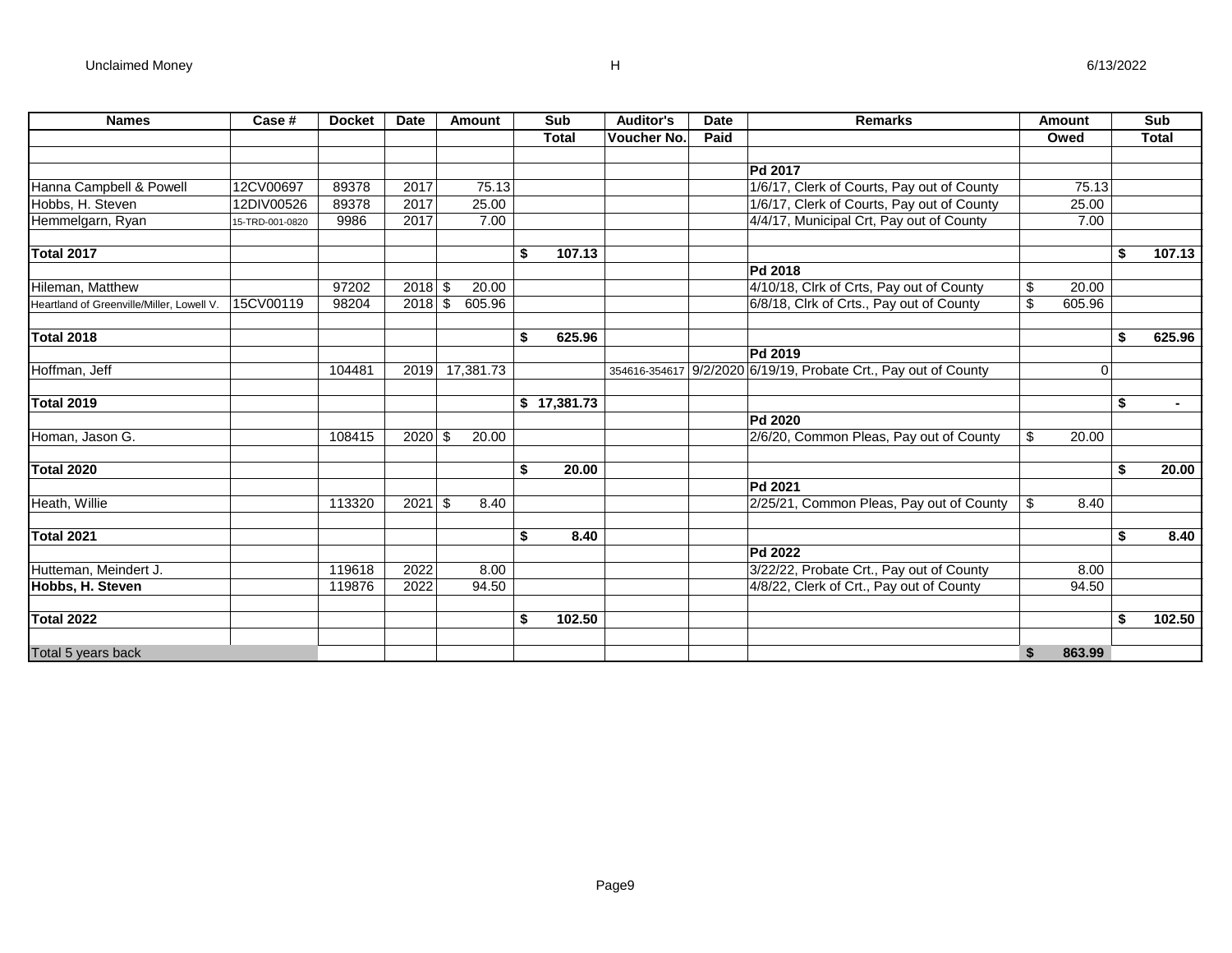| <b>Names</b>       | Case # | Docket | Date | Amount | Sub          | <b>Auditor's</b> | <b>Date</b> | <b>Remarks</b> | Amount | Sub          |
|--------------------|--------|--------|------|--------|--------------|------------------|-------------|----------------|--------|--------------|
|                    |        |        |      |        | <b>Total</b> | Voucher No.      | Paid        |                | Owed   | <b>Total</b> |
|                    |        |        |      |        |              |                  |             |                |        |              |
|                    |        |        |      |        |              |                  |             |                |        |              |
|                    |        |        |      |        |              |                  |             |                |        |              |
| Total 5 years back |        |        |      |        |              |                  |             |                |        |              |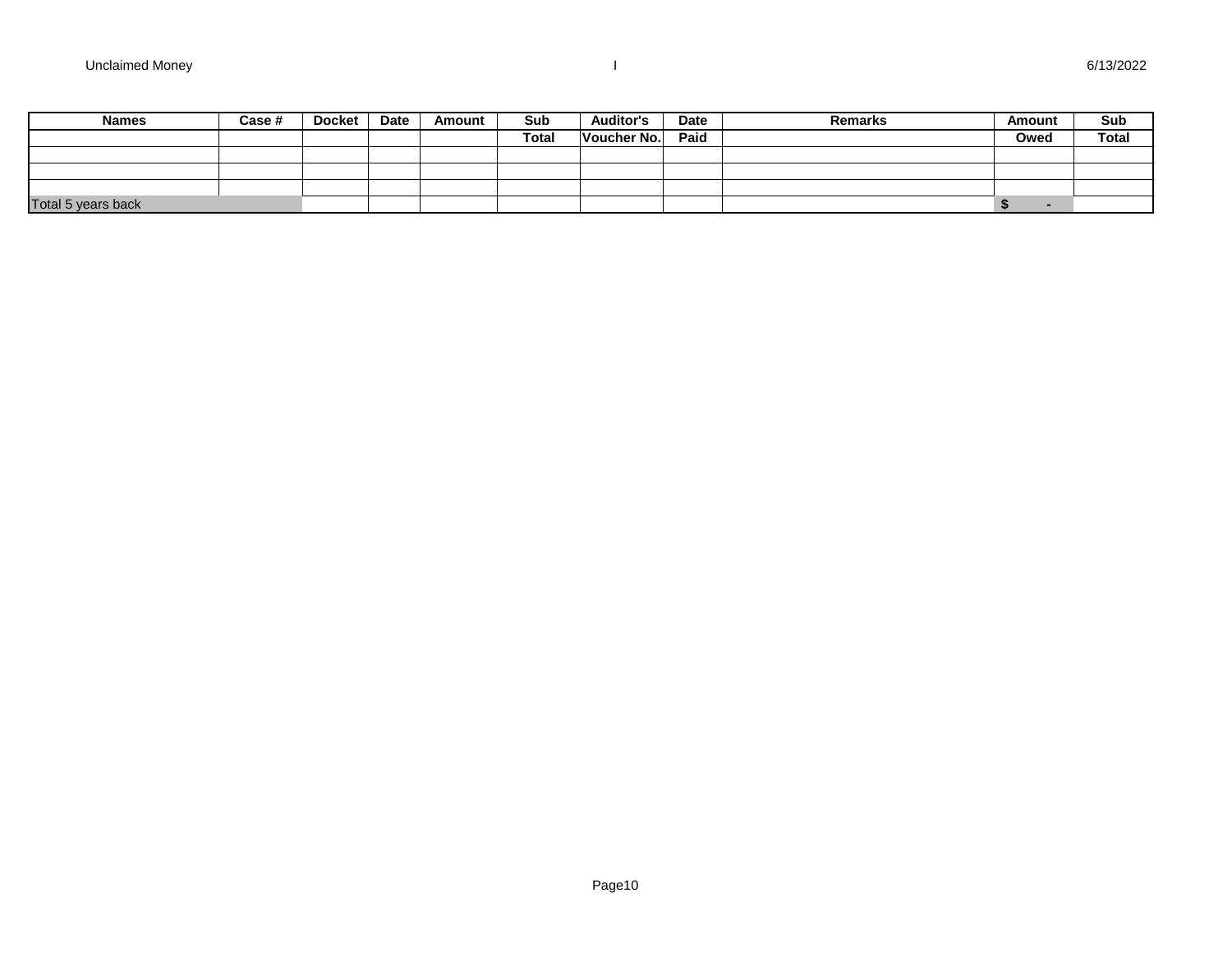| <b>Names</b>          | Case # | <b>Docket</b> | <b>Date</b> | Amount          | Sub        | <b>Auditor's</b> | <b>Date</b> | <b>Remarks</b>                             | Amount     | <b>Sub</b>   |
|-----------------------|--------|---------------|-------------|-----------------|------------|------------------|-------------|--------------------------------------------|------------|--------------|
|                       |        |               |             |                 | Total      | Voucher No.      | Paid        |                                            | Owed       | <b>Total</b> |
|                       |        |               |             |                 |            |                  |             |                                            |            |              |
|                       |        |               |             |                 |            |                  |             | <b>Pd 2018</b>                             |            |              |
| Johns, Jerry          |        | 97498         | 2018        | \$<br>6.00      |            |                  |             | 4/25/18, Municipal Crt., Pay out of County | \$<br>6.00 |              |
| Johnson, Steve        |        | 99207         | 2018        | \$<br>6.00      |            |                  |             | 8/8/18, Municipal Crt., Pay out of County  | 6.00       |              |
| Julian, Brandon       |        | 99207         | $2018$ \$   | 6.00            |            |                  |             | 8/8/18, Municipal Crt., Pay out of County  | 6.00       |              |
|                       |        |               |             |                 |            |                  |             |                                            |            |              |
| Total Pd 2018         |        |               |             |                 | 18.00      |                  |             |                                            |            | 18.00        |
|                       |        |               |             |                 |            |                  |             | <b>Pd 2022</b>                             |            |              |
| Julian, Leo, Deceased |        | 119876        |             | 2022 \$5,353.04 |            |                  |             | 4/8/22, Clerk Of Crt., Pay out of County   | \$5,353.04 |              |
|                       |        |               |             |                 |            |                  |             |                                            |            |              |
| Total Pd 2018         |        |               |             |                 | \$5,353.04 |                  |             |                                            |            | \$5,353.04   |
|                       |        |               |             |                 |            |                  |             |                                            |            |              |
| Total 5 years back    |        |               |             |                 |            |                  |             |                                            | \$5,371.04 |              |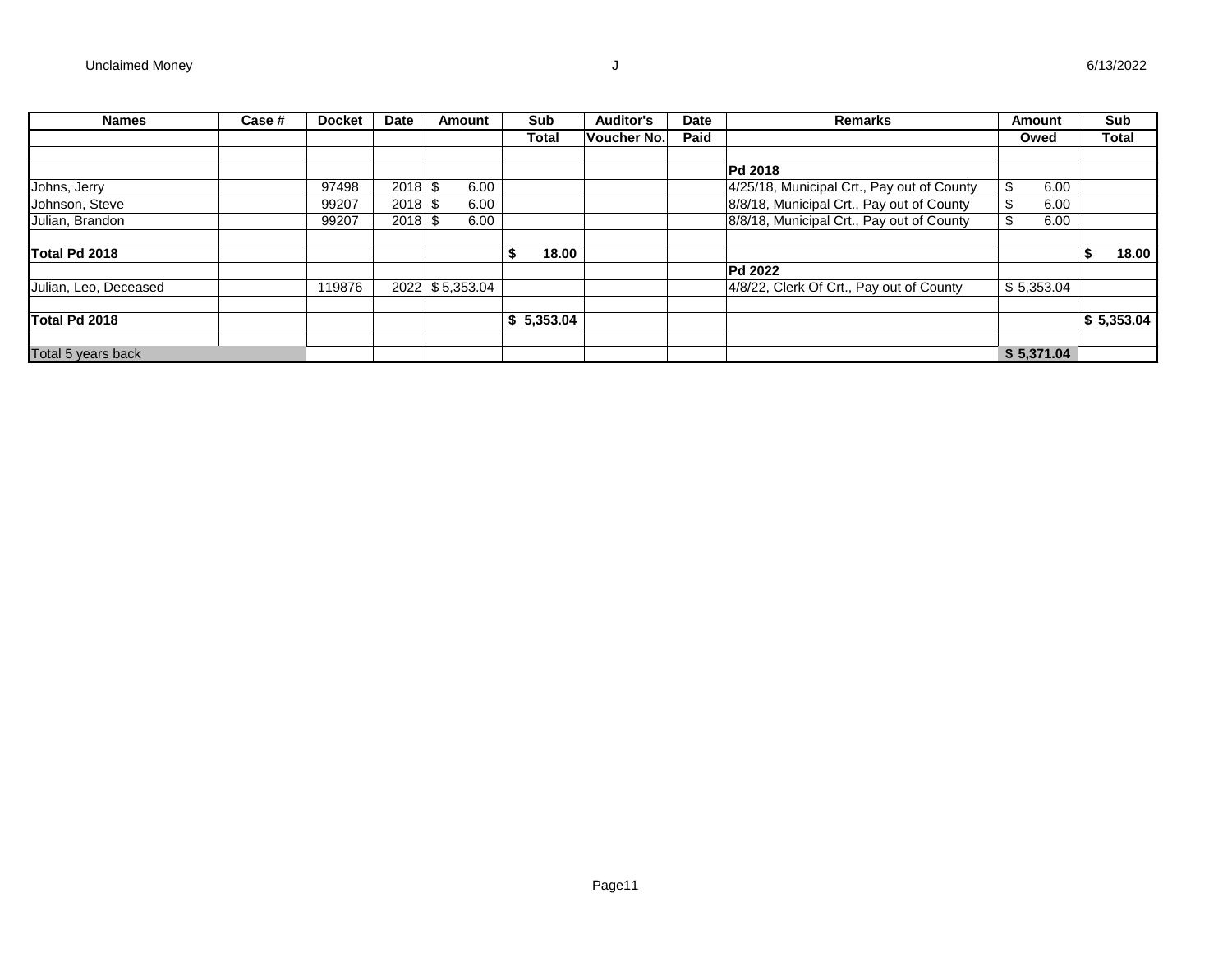| <b>Names</b>        | Case # | <b>Docket</b> | Date | Amount |        | Sub          | <b>Auditor's</b> | Date | <b>Remarks</b>                                | Amount       |     | Sub          |
|---------------------|--------|---------------|------|--------|--------|--------------|------------------|------|-----------------------------------------------|--------------|-----|--------------|
|                     |        |               |      |        |        | <b>Total</b> | Voucher No.      | Paid |                                               | Owed         |     | <b>Total</b> |
|                     |        |               |      |        |        |              |                  |      | Pd 2018                                       |              |     |              |
| Kaufhold, Robin     |        | 99207         | 2018 | \$     | 6.00   |              |                  |      | 8/8/18, Municipal Crt, Pay out of County      | \$<br>6.00   |     |              |
| Kissinger, Tonya L. |        | 98464         | 2018 | \$     | 20.00  |              |                  |      | 6/28/18, Common Pleas Ct, Pay out of Count \$ | 20.00        |     |              |
| Total Pd 2018       |        |               |      |        |        | \$<br>26.00  |                  |      |                                               |              | ъ   | 26.00        |
|                     |        |               |      |        |        |              |                  |      | Pd 2019                                       |              |     |              |
| Kaiser, Kristie     |        | 105595        | 2019 | \$     | 100.00 |              |                  |      | 8/22/19, Sheriff Dept., Pay out of County     | \$<br>100.00 |     |              |
| Total Pd 2019       |        |               |      |        |        | \$<br>100.00 |                  |      |                                               |              | \$  | 100.00       |
|                     |        |               |      |        |        |              |                  |      | Pd 2022                                       |              |     |              |
| <b>Kiser Towing</b> |        | 119876        | 2022 | \$     | 19.00  |              |                  |      | 4/18/22, Clerk of Crt., Pay out of County     | \$<br>19.00  |     |              |
| Total Pd 2022       |        |               |      |        |        | \$<br>19.00  |                  |      |                                               |              | ЗS. | 19.00        |
|                     |        |               |      |        |        |              |                  |      |                                               |              |     |              |
|                     |        |               |      |        |        |              |                  |      |                                               |              |     |              |
| Total 5 years back  |        |               |      |        |        |              |                  |      |                                               | \$<br>145.00 |     |              |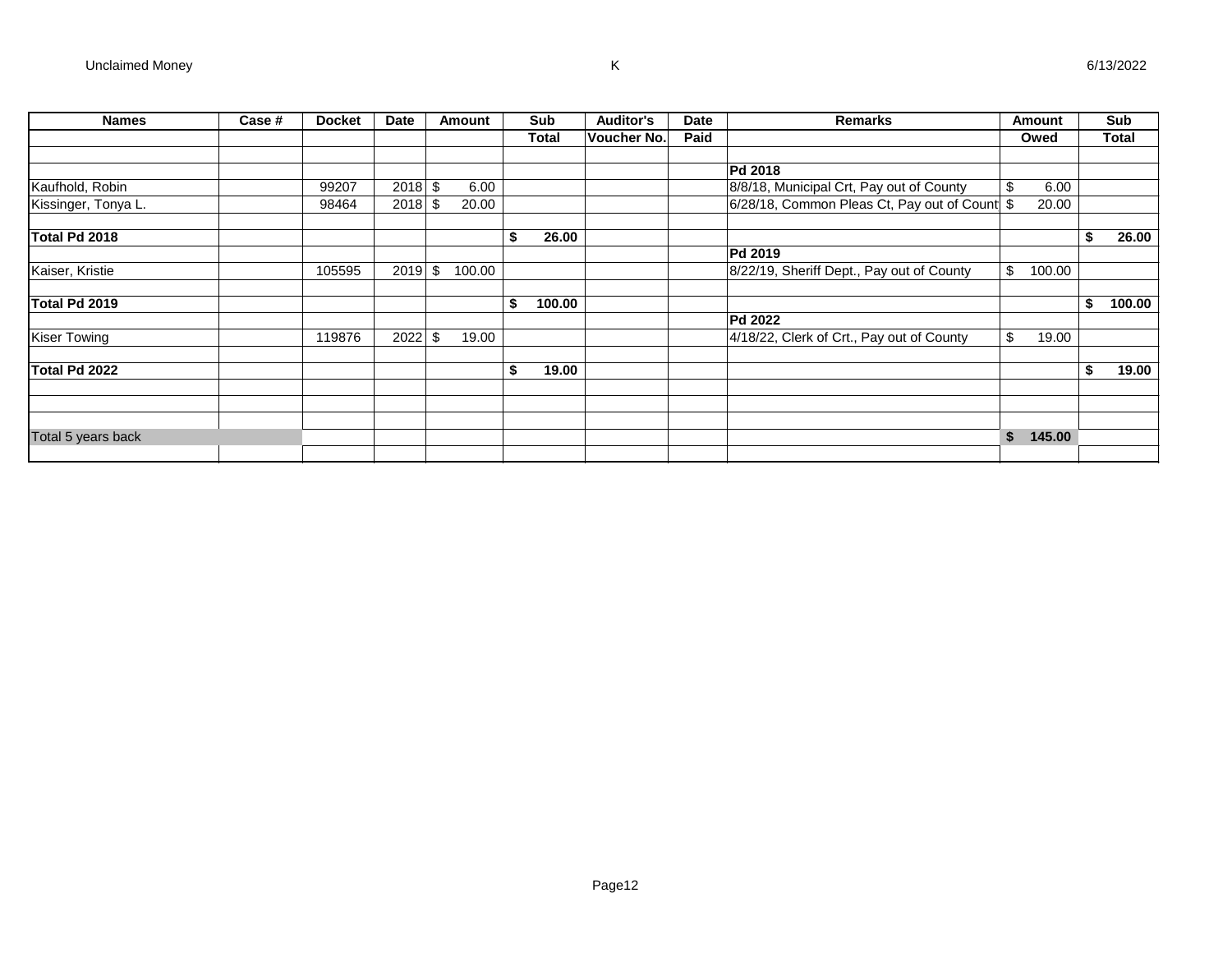| <b>Names</b>       | Case # | <b>Docket</b> | Date | Amount | Sub   | <b>Auditor's</b> | <b>Date</b> | <b>Remarks</b>                             | Amount |       | Sub          |
|--------------------|--------|---------------|------|--------|-------|------------------|-------------|--------------------------------------------|--------|-------|--------------|
|                    |        |               |      |        | Total | Voucher No.      | Paid        |                                            | Owed   |       | <b>Total</b> |
|                    |        |               |      |        |       |                  |             |                                            |        |       |              |
|                    |        |               |      |        |       |                  |             | <b>Pd 2022</b>                             |        |       |              |
| Lewis, Israel B.   |        | 119827        | 2022 | 20.00  |       |                  |             | 4/6/22, Municipal Court, Pay out of County |        | 20.00 |              |
| Lovejoy, Kathryn   |        | 119827        | 2022 | 74.49  |       |                  |             | 4/6/22, Municipal Court, Pay out of County |        | 74.49 |              |
|                    |        |               |      |        |       |                  |             |                                            |        |       |              |
| Total Pd 2022      |        |               |      |        | 94.49 |                  |             |                                            |        |       | 94.49        |
|                    |        |               |      |        |       |                  |             |                                            |        |       |              |
|                    |        |               |      |        |       |                  |             |                                            |        |       |              |
| Total 5 years back |        |               |      |        |       |                  |             |                                            |        | 94.49 |              |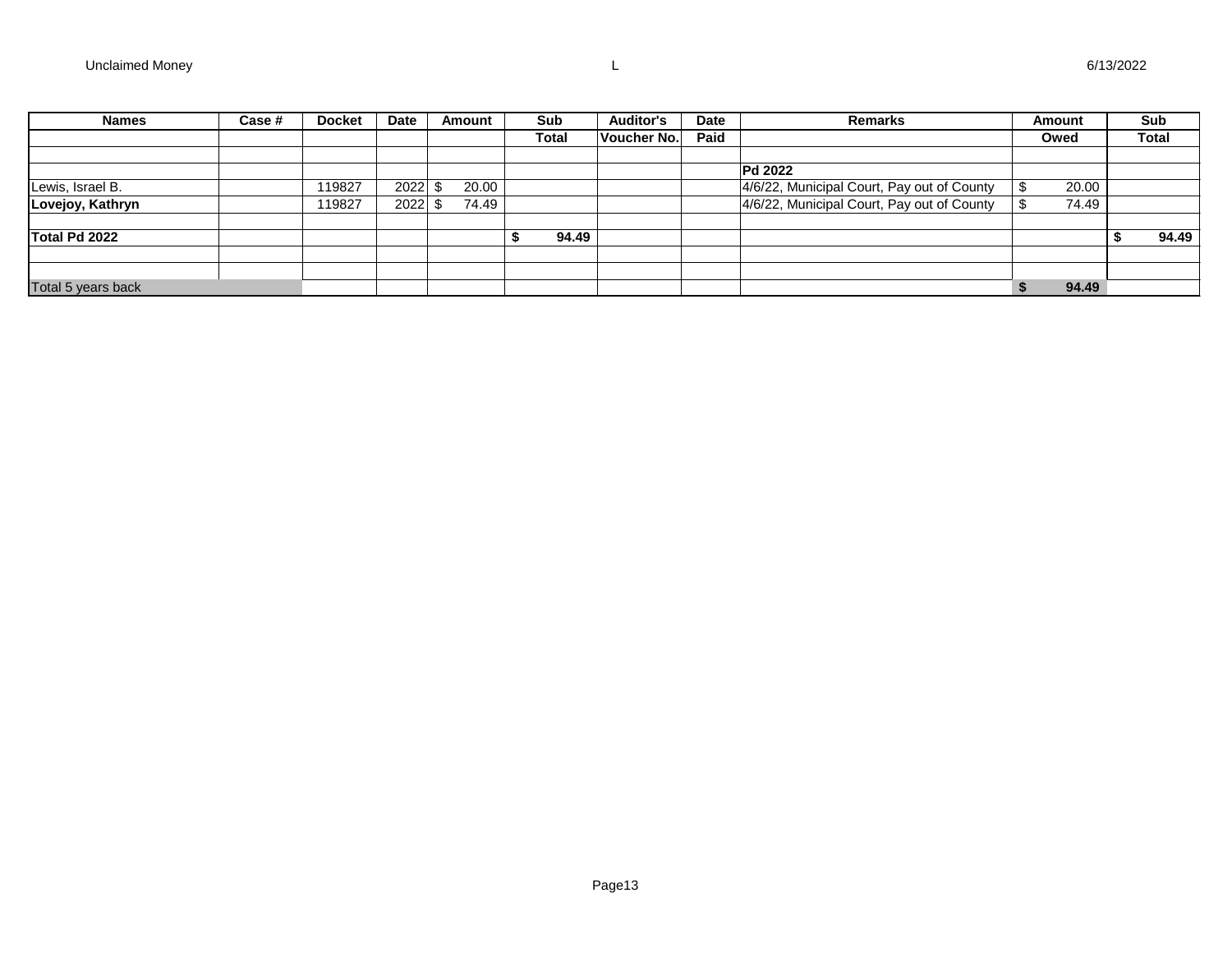| <b>Names</b>           | Case #          | <b>Docket</b> | Date | Amount | Sub          |        | <b>Auditor's</b>   | <b>Date</b> | <b>Remarks</b>                             | Amount | Sub          |
|------------------------|-----------------|---------------|------|--------|--------------|--------|--------------------|-------------|--------------------------------------------|--------|--------------|
|                        |                 |               |      |        | <b>Total</b> |        | <b>Voucher No.</b> | Paid        |                                            | Owed   | <b>Total</b> |
|                        |                 |               |      |        |              |        |                    |             |                                            |        |              |
|                        |                 |               |      |        |              |        |                    |             | Pd 2017                                    |        |              |
| Matchett, Jason        | 12DIV00317      | 89378         | 2017 | 110.00 |              |        |                    |             | 1/6/17, Clerk of Courts, Pay out of County | 110.00 |              |
| Marshall Vs Marshal    | 13DIV00611      | 89378         | 2017 | 87.26  |              |        |                    |             | 1/6/17, Clerk of Courts, Pay out of County | 87.26  |              |
| Miller, Adrianne Marie | 15-TRD-001-1465 | 90986         | 2017 | 25.00  |              |        |                    |             | 4/4/17, Municipal Crt., Pay out of County  | 25.00  |              |
| Miller, Lindsey        | 11-CVF-001-0791 | 90986         | 2017 | 7.88   |              |        |                    |             | 4/4/17, Municipal Crt., Pay out of County  | 7.88   |              |
| Total Pd 2017          |                 |               |      |        | \$           | 230.14 |                    |             |                                            |        | \$<br>230.14 |
|                        |                 |               |      |        |              |        |                    |             | Pd 2018                                    |        |              |
| Mescher, Jane          |                 | 97203         | 2018 | 23.05  |              |        |                    |             | 4/10/18, Auditor, Pay out of County        | 23.05  |              |
| Miracle, David         |                 | 97498         | 2018 | 6.00   |              |        |                    |             | 4/25/18, Municipal Crt., Pay out of County | 6.00   |              |
| Meyer, Wesley J.       | 11CR00146       | 98204         | 2018 | 68.56  |              |        |                    |             | 6/8/18. Clrk of Crts., Pay out of County   | 68.56  |              |
| Total Pd 2018          |                 |               |      |        | \$           | 97.61  |                    |             |                                            |        | \$<br>97.61  |
|                        |                 |               |      |        |              |        |                    |             | Pd 2020                                    |        |              |
| Meese, Stephen         |                 | 109027        | 2020 | 20.00  |              |        |                    |             | 3/13/20, Clrk of Crts, Pay out of County   | 20.00  |              |
| Total Pd 2020          |                 |               |      |        | \$           | 20.00  |                    |             |                                            |        | \$<br>20.00  |
|                        |                 |               |      |        |              |        |                    |             | Pd 2021                                    |        |              |
| Mounce, Jordan         |                 | 113320        | 2021 | 8.40   |              |        |                    |             | 2/25/21, Common Pleas, Pay out of County   | 8.40   |              |
| Total Pd 2021          |                 |               |      |        | \$           | 8.40   |                    |             |                                            |        | \$<br>8.40   |
|                        |                 |               |      |        |              |        |                    |             | Pd 2022                                    |        |              |
| Morrow, Melanie        |                 | 119618        | 2022 | 8.00   |              |        |                    |             | 3/22/22, Probate Crt, Pay out of County    | 8.00   |              |
| Total Pd 2022          |                 |               |      |        | \$           | 8.00   |                    |             |                                            |        | \$<br>8.00   |
|                        |                 |               |      |        |              |        |                    |             |                                            |        |              |
| Total 5 years back     |                 |               |      |        |              |        |                    |             |                                            | 364.15 |              |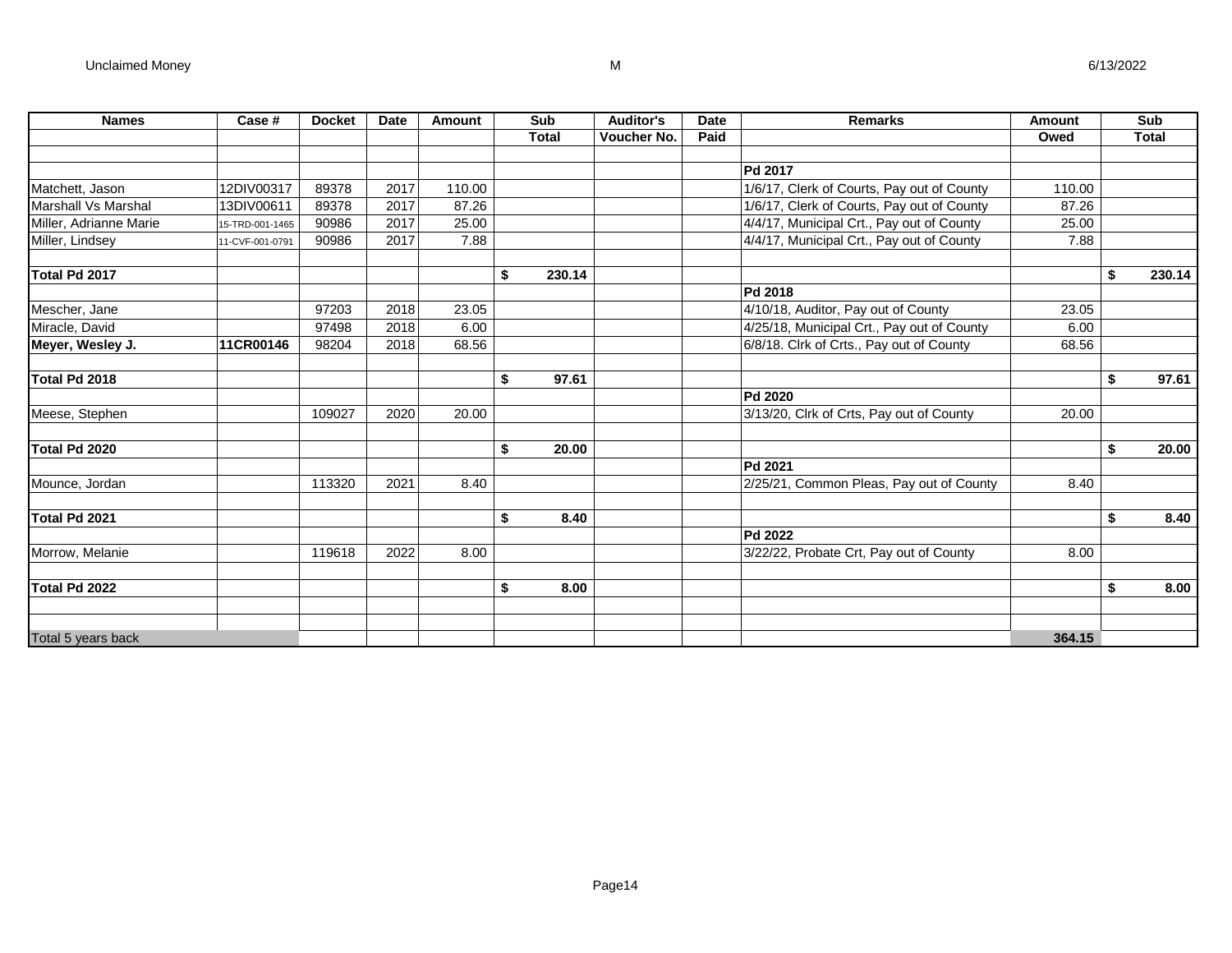| <b>Names</b>              | Case # | <b>Docket</b> | Date | Amount | Sub         | <b>Auditor's</b>   | Date | Remarks                                   | Amount      | Sub          |
|---------------------------|--------|---------------|------|--------|-------------|--------------------|------|-------------------------------------------|-------------|--------------|
|                           |        |               |      |        | Total       | <b>Voucher No.</b> | Paid |                                           | Owed        | <b>Total</b> |
|                           |        |               |      |        |             |                    |      |                                           |             |              |
|                           |        |               |      |        |             |                    |      | <b>Pd 2020</b>                            |             |              |
| McCollum, Honorable Alice |        | 107992        | 2020 | 47.00  |             |                    |      | 1/17/20, Juvenile Crt., Pay out of County | 47.00       |              |
|                           |        |               |      |        |             |                    |      |                                           |             |              |
|                           |        |               |      |        |             |                    |      |                                           |             |              |
| Total Pd 2020             |        |               |      |        | 47.00<br>S. |                    |      |                                           |             | 47.00        |
|                           |        |               |      |        |             |                    |      |                                           |             |              |
|                           |        |               |      |        |             |                    |      |                                           |             |              |
|                           |        |               |      |        |             |                    |      |                                           |             |              |
|                           |        |               |      |        |             |                    |      |                                           |             |              |
| Total 5 years back        |        |               |      |        |             |                    |      |                                           | 47.00<br>\$ |              |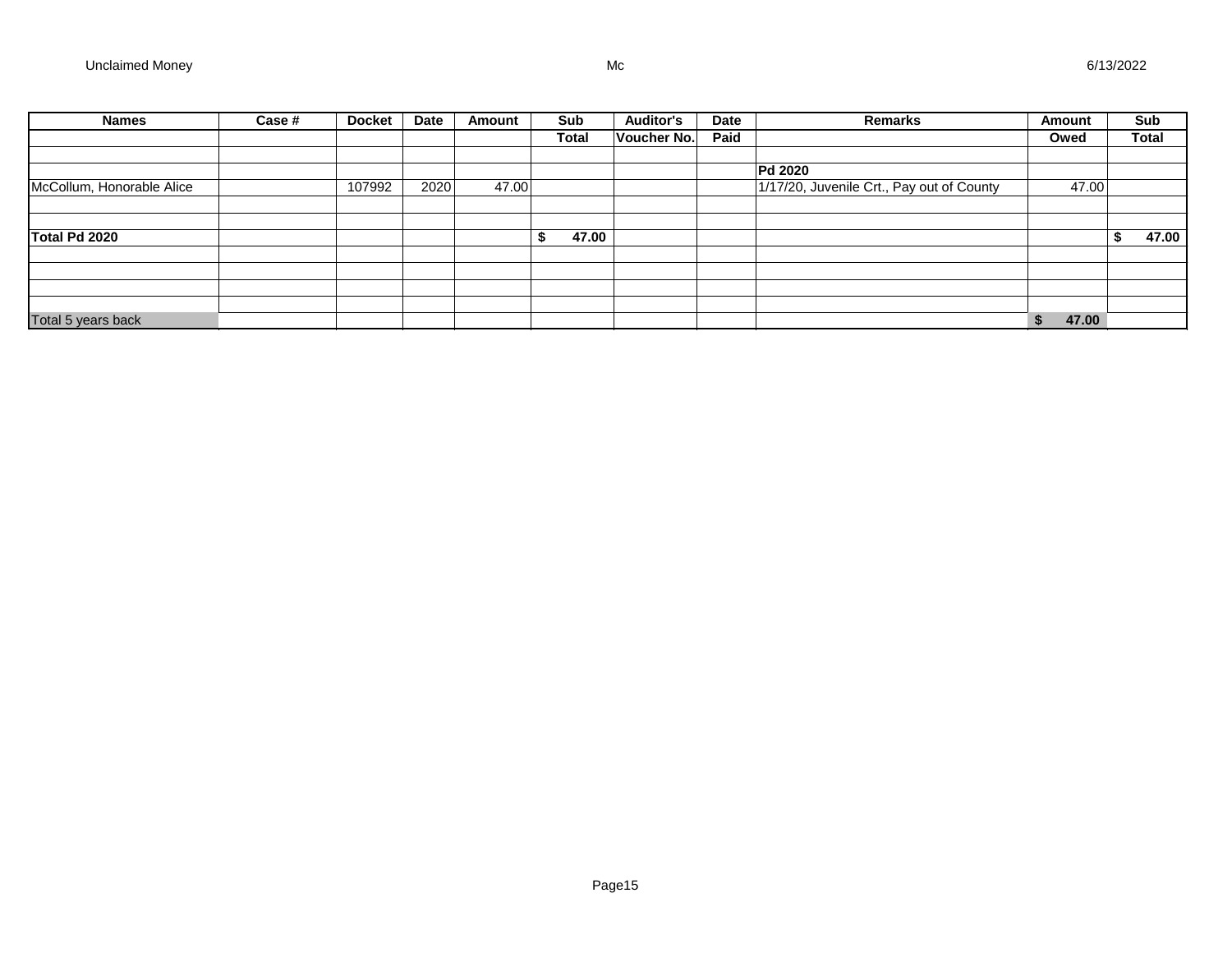| <b>Names</b>       | Case #          | <b>Docket</b> | Date | Amount | <b>Sub</b>   | <b>Auditor's</b> | <b>Date</b> | <b>Remarks</b>                            | Amount | Sub          |
|--------------------|-----------------|---------------|------|--------|--------------|------------------|-------------|-------------------------------------------|--------|--------------|
|                    |                 |               |      |        | <b>Total</b> | Voucher No.      | Paid        |                                           | Owed   | <b>Total</b> |
|                    |                 |               |      |        |              |                  |             |                                           |        |              |
|                    |                 |               |      |        |              |                  |             | Pd 2017                                   |        |              |
| Norris, Tianna L.  | 15-TRD-001-1984 | 90986         | 2017 | 1.00   |              |                  |             | 4/4/17, Municipal Crt., Pay out of County | 1.00   |              |
| Neville, Charles   | 15-TRD-001-2399 | 90986         | 2017 | 7.00   |              |                  |             | 4/4/17, Municipal Crt., Pay out of County | 7.00   |              |
|                    |                 |               |      |        |              |                  |             |                                           |        |              |
| Total Pd 2017      |                 |               |      |        | 8.00         |                  |             |                                           |        | 8.00         |
|                    |                 |               |      |        |              |                  |             |                                           |        |              |
| Total 5 years back |                 |               |      |        |              |                  |             |                                           | 8.00   |              |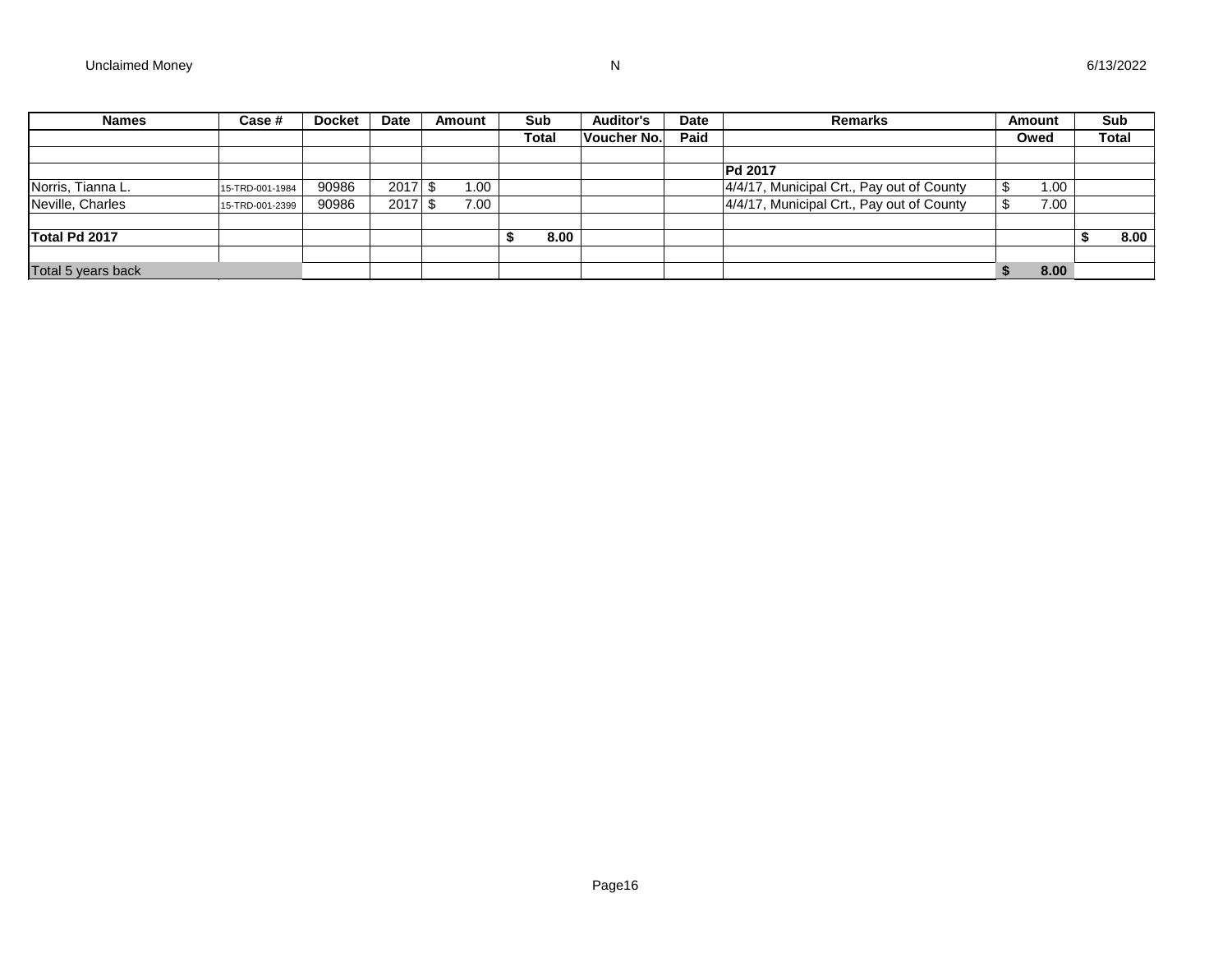| <b>Names</b>                      | Case #          | <b>Docket</b> | <b>Date</b> |      | <b>Amount</b> | Sub          | <b>Auditor's</b> | Date | <b>Remarks</b>                              |                           | <b>Amount</b> |    | Sub          |
|-----------------------------------|-----------------|---------------|-------------|------|---------------|--------------|------------------|------|---------------------------------------------|---------------------------|---------------|----|--------------|
|                                   |                 |               |             |      |               | <b>Total</b> | Voucher No.      | Paid |                                             |                           | Owed          |    | <b>Total</b> |
|                                   |                 |               |             |      |               |              |                  |      | <b>Pd 2018</b>                              |                           |               |    |              |
| Orrison, Stacy                    | 08-CRB-001-0597 | 97297         | $2018$ \$   |      | 8.00          |              |                  |      | 4/13/18, Municipal Crt., Pay out of County  | \$                        | 8.00          |    |              |
| Ohio Dept of Taxation             |                 | 97297         | 2018        | -\$  | 200.00        |              |                  |      | 4/13/18, Municipal Crt., Pay out of County  | $\boldsymbol{\mathsf{S}}$ | 200.00        |    |              |
| Total Pd 2018                     |                 |               |             |      |               | \$<br>208.00 |                  |      |                                             |                           |               | э  | 208.00       |
|                                   |                 |               |             |      |               |              |                  |      | <b>Pd 2020</b>                              |                           |               |    |              |
| <b>OALPRP</b>                     |                 | 111805        | $2020$ \$   |      | 100.00        |              |                  |      | 9/1/20, Solid Waste, Pay out of Solid Waste | \$                        | 100.00        |    |              |
| Total Pd 2020                     |                 |               |             |      |               | \$<br>100.00 |                  |      |                                             |                           |               | S. | 100.00       |
|                                   |                 |               |             |      |               |              |                  |      | <b>Pd 2021</b>                              |                           |               |    |              |
| <b>OH Assoc of Probate Judges</b> |                 | 116313        | 2021        | - \$ | 350.00        |              |                  |      | 8/5/21, Probate Crt., Pay out of County     | \$                        | 350.00        |    |              |
| Total Pd 2021                     |                 |               |             |      |               | \$<br>350.00 |                  |      |                                             |                           |               | J. | 350.00       |
| Total 5 years back                |                 |               |             |      |               |              |                  |      |                                             | $\mathfrak{S}$            | 658.00        |    |              |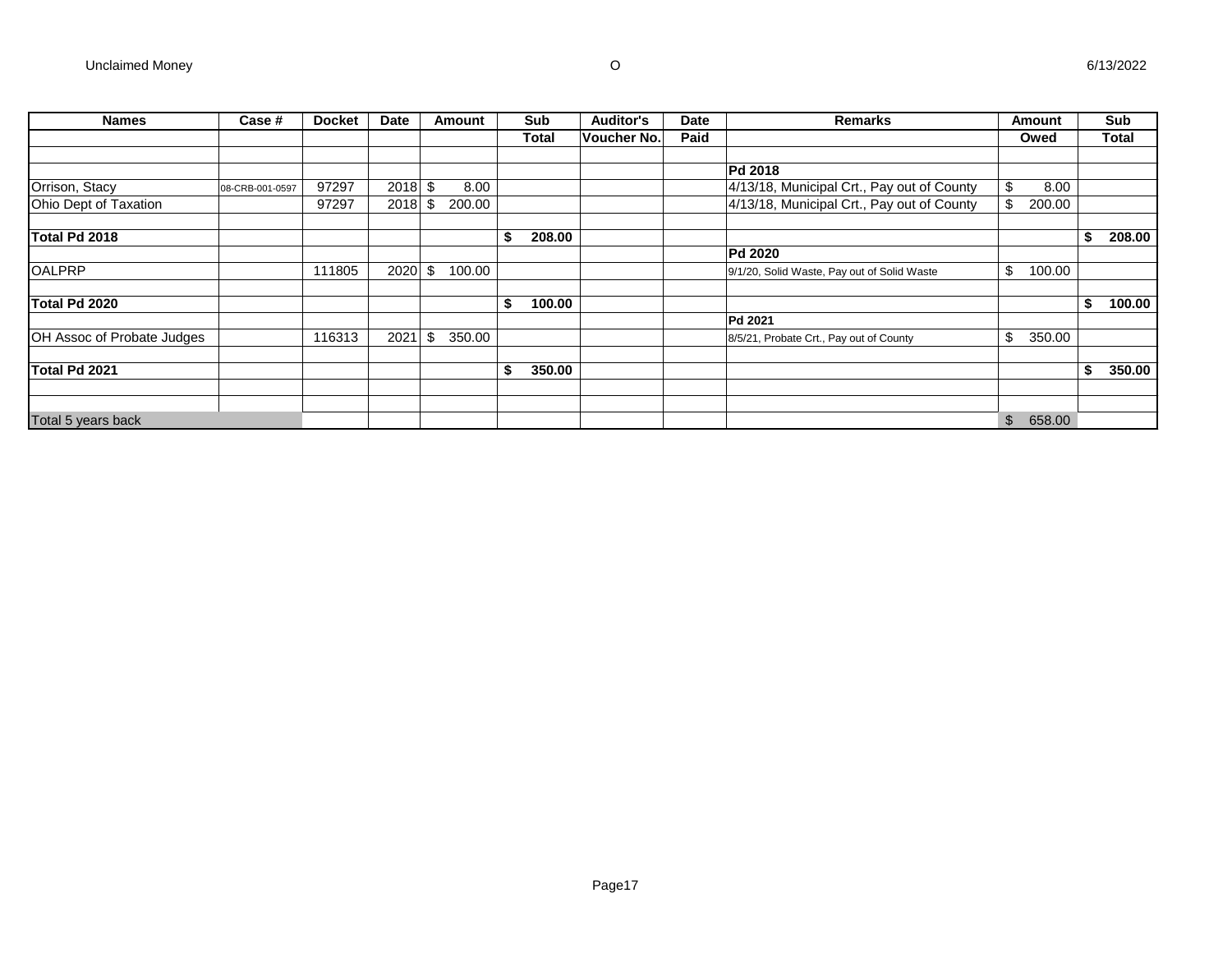| <b>Names</b>        | Case # | <b>Docket</b> | <b>Date</b> | Amount      |    | Sub   | <b>Auditor's</b> | <b>Date</b> | Remarks                                   |    | Amount | Sub   |
|---------------------|--------|---------------|-------------|-------------|----|-------|------------------|-------------|-------------------------------------------|----|--------|-------|
|                     |        |               |             |             |    | Total | Voucher No.      | Paid        |                                           |    | Owed   | Total |
|                     |        |               |             |             |    |       |                  |             | Pd 2017                                   |    |        |       |
| Passport Agency     |        | 93655         | 2017        | \$<br>75.00 |    |       |                  |             | 9/6/17, Clrk of Crt, Pay out of Cty       | \$ | 75.00  |       |
| Total Pd 2017       |        |               |             |             | \$ | 75.00 |                  |             |                                           |    |        | 75.00 |
|                     |        |               |             |             |    |       |                  |             | <b>Pd 2018</b>                            |    |        |       |
| Plessinger, Randall |        | 99207         | $2018$ \$   | 6.00        |    |       |                  |             | 8/8/18, Municipal Crt., Pay out of Cty    | \$ | 6.00   |       |
| Total Pd 2018       |        |               |             |             | Ŝ. | 6.00  |                  |             |                                           |    |        | 6.00  |
|                     |        |               |             |             |    |       |                  |             | <b>Pd 2021</b>                            |    |        |       |
| Pescara, Cierra     |        | 113337        | 2021        | 50.00       |    |       |                  |             | 2/26/21, Co. Insurance, Pay out of County |    | 50.00  |       |
| Pescara, Cierra     |        | 116369        | 2021        | 8.56        |    |       |                  |             | 8/9/21, Brd Of DD., Pay out of Brd of DD  |    | 8.56   |       |
| Total Pd 2021       |        |               |             |             | \$ | 58.56 |                  |             |                                           |    |        | 58.56 |
|                     |        |               |             |             |    |       |                  |             | <b>Pd 2022</b>                            |    |        |       |
| Pierce, Christine   |        | 119618        | 2022        | 75.00       |    |       |                  |             | 3/22/22, Probate Crt, Pay out of County   |    | 75.00  |       |
| Total Pd 2022       |        |               |             |             | \$ | 75.00 |                  |             |                                           |    |        | 75.00 |
| Total 5 years back  |        |               |             |             |    |       |                  |             |                                           | S. | 214.56 |       |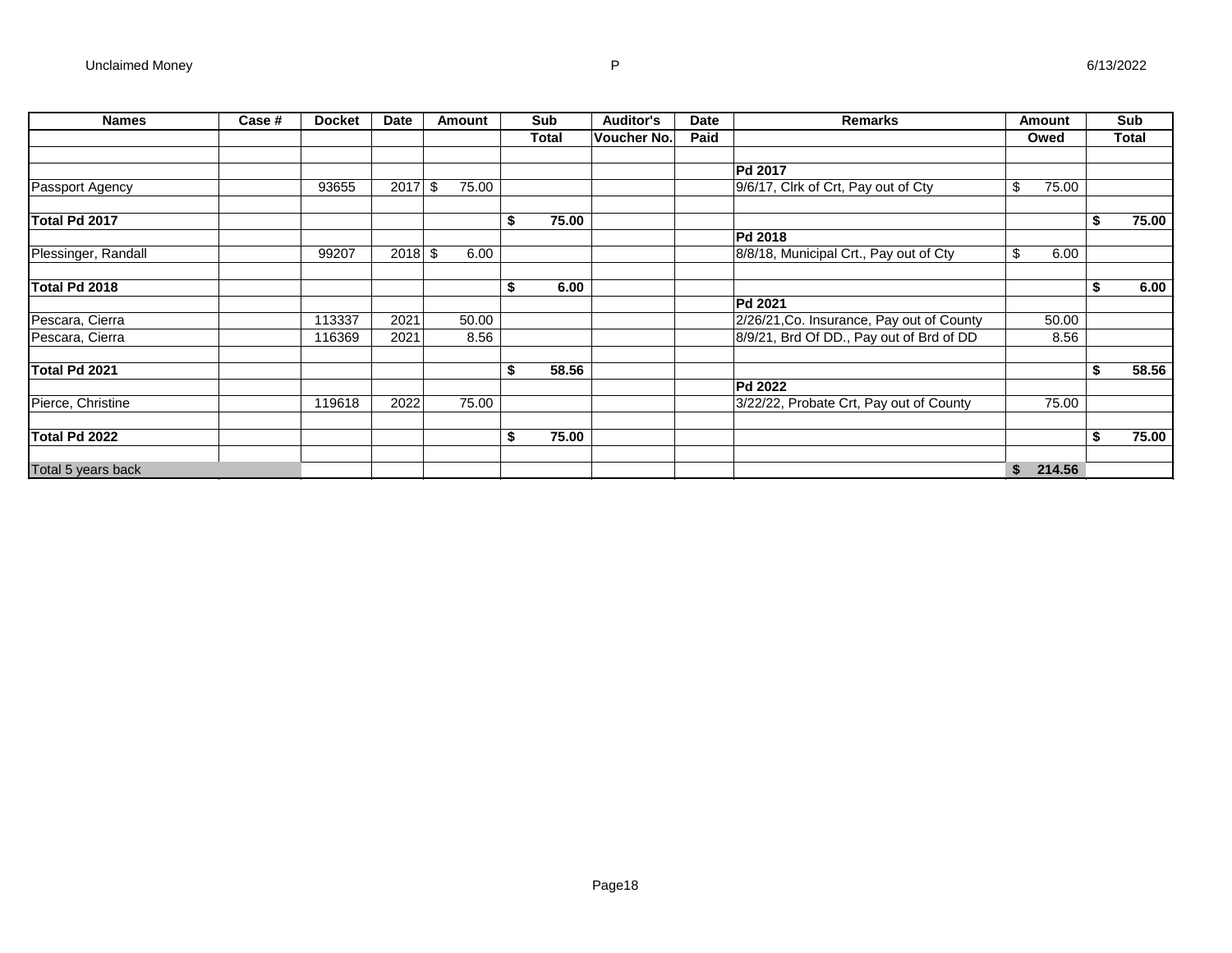| <b>Names</b>       | Case # | <b>Docket</b> | Date | Amount | Sub          | <b>Auditor's</b> | Date | <b>Remarks</b> | Amount | Sub          |
|--------------------|--------|---------------|------|--------|--------------|------------------|------|----------------|--------|--------------|
|                    |        |               |      |        | <b>Total</b> | Voucher No.      | Paid |                | Owed   | <b>Total</b> |
|                    |        |               |      |        |              |                  |      |                |        |              |
|                    |        |               |      |        |              |                  |      |                |        |              |
| Total 5 years back |        |               |      |        |              |                  |      |                |        |              |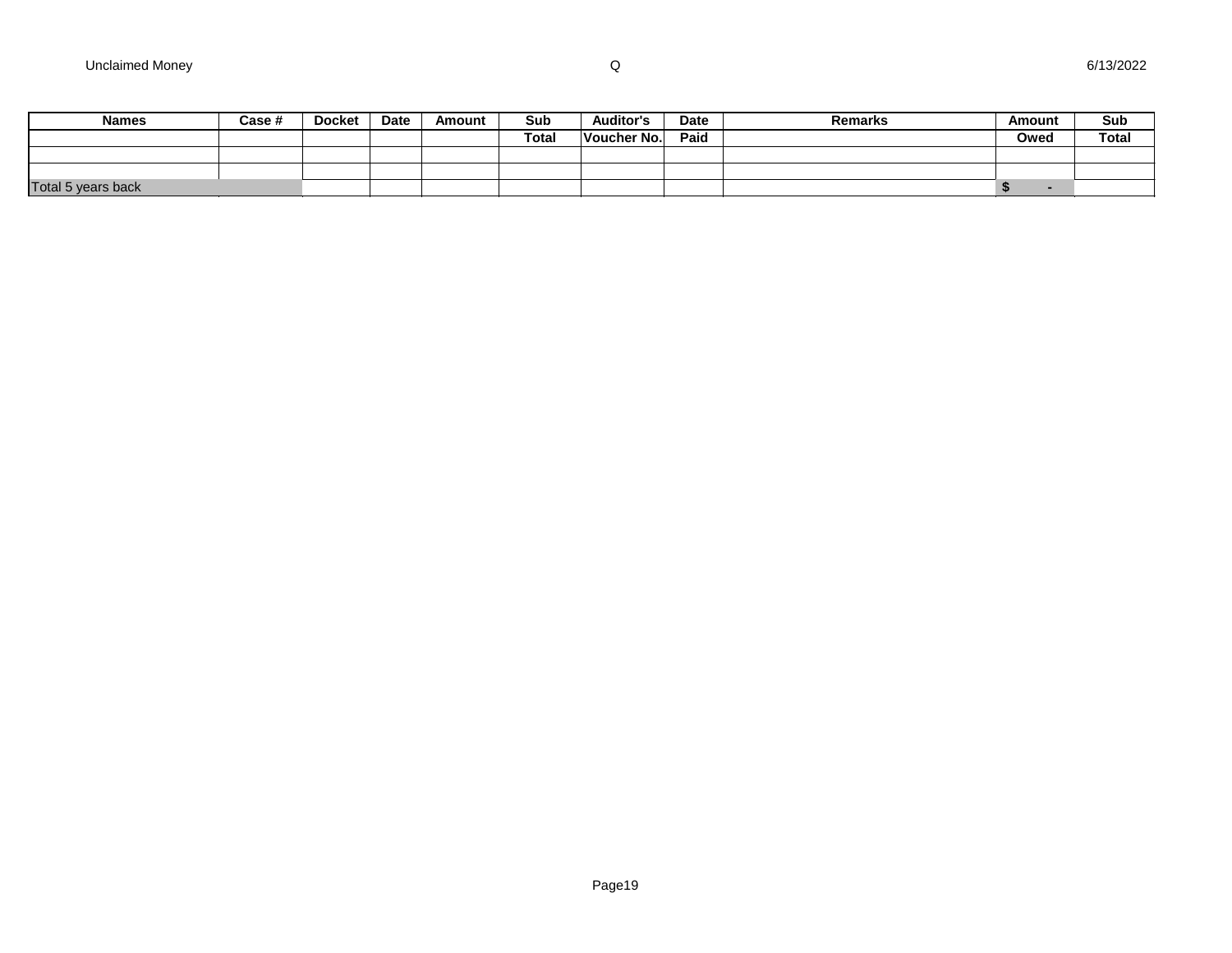| <b>Names</b>                    | Case #     | <b>Docket</b> | Date<br>Amount      | Sub          | <b>Auditor's</b> | <b>Date</b> | <b>Remarks</b>                                  |                          | Amount   | Sub          |
|---------------------------------|------------|---------------|---------------------|--------------|------------------|-------------|-------------------------------------------------|--------------------------|----------|--------------|
|                                 |            |               |                     | <b>Total</b> | Voucher No.      | Paid        |                                                 |                          | Owed     | <b>Total</b> |
|                                 |            |               |                     |              |                  |             |                                                 |                          |          |              |
|                                 |            |               |                     |              |                  |             | Pd 2017                                         |                          |          |              |
| Rinderle, Starla                | 13DIS00330 | 89378         | $2017$ \$<br>157.50 |              |                  |             | 1/6/17, Clerk of Courts, Pay out of County      | \$                       | 157.50   |              |
| Rayburg Vs. Whirlpool           | 13CV00577  | 89378         | 140.00<br>$2017$ \$ |              |                  |             | 1/6/17, Clerk of Courts, Pay out of County      | $\overline{\mathcal{E}}$ | 140.00   |              |
| Rehmert Vs. Rehmert             | 10DIV00875 | 89378         | 90.50<br>$2017$ \$  |              |                  |             | 1/6/17, Clerk of Courts, Pay out of County      | \$                       | 90.50    |              |
| Reed & Reed                     | 14DIS00290 | 89378         | $2017$ \$<br>129.98 |              |                  |             | 1/6/17, Clerk of Courts, Pay out of County      | $\overline{\$}$          | 129.98   |              |
| <b>Rumpke Consolidated Comp</b> |            | 91671         | 19.44<br>$2017$ \$  |              |                  |             | 5/9/17, Solid Waste, Pay out of Solid Waste     | \$                       | 19.44    |              |
|                                 |            |               |                     |              |                  |             |                                                 |                          |          |              |
| Total Pd 2017                   |            |               |                     | \$<br>537.42 |                  |             |                                                 |                          |          | \$<br>537.42 |
|                                 |            |               |                     |              |                  |             | Pd 2018                                         |                          |          |              |
| Ramos, Gabriel Ernie Jr.        | 14CV00036  | 98204         | $2018$ \$<br>126.51 |              |                  |             | 6/8/18, Clerk of Courts, Pay out of County      | \$                       | 126.51   |              |
|                                 |            |               |                     |              |                  |             |                                                 |                          |          |              |
| Total Pd 2018                   |            |               |                     | \$<br>126.51 |                  |             |                                                 |                          |          | \$<br>126.51 |
|                                 |            |               |                     |              |                  |             |                                                 |                          |          |              |
|                                 |            |               |                     |              |                  |             | Pd 2019                                         |                          |          |              |
| Rhoades, Christopher            |            | 105594        | $2019$ \$<br>100.00 |              |                  |             | 8/22/19, Sheriff Dept., Pay out of County       |                          | 100.00   |              |
| Roberts, Justin                 |            | 103469        | $2019$ \$<br>55.83  |              |                  |             | 4/19/19, Job&Fam, Pay out of Child Serv         |                          | 55.83    |              |
| Rogers, Michelle                |            | 103470        | $2019$ \$<br>14.40  |              |                  |             | 4/19/19, Job&Fam, Pay out of Child Serv         |                          | 14.40    |              |
|                                 |            |               |                     |              |                  |             |                                                 |                          |          |              |
| Total Pd 2019                   |            |               |                     | \$<br>170.23 |                  |             |                                                 |                          |          | \$<br>170.23 |
|                                 |            |               |                     |              |                  |             | Pd 2020                                         |                          |          |              |
| Roberts, Justin                 |            | 112864        | $2020$ \$<br>55.47  |              |                  |             | 11/5/20, Job & Fam, Pay out of Child Serv       | \$                       | 55.47    |              |
| <b>Riffle, Matthew</b>          |            | 112863        | $2020$ \$<br>80.00  |              |                  |             | 11/5/20, Clrk of Crts, Pay out of County        | \$                       | 80.00    |              |
| Total Pd 2020                   |            |               |                     | \$<br>135.47 |                  |             |                                                 |                          |          | \$<br>135.47 |
|                                 |            |               |                     |              |                  |             | Pd 2021                                         |                          |          |              |
| Rayburn, Raymond                |            | 113335        | $2021$ \$<br>20.00  |              |                  |             | 2/26/21, Brd of Elections, Pay out of County    | \$                       | 20.00    |              |
| Rismiller, Darren J.            |            | 116442        | $2021$ \$<br>20.00  |              |                  |             | 8/12/21, Common Pleas, Pay out of County        | \$                       | 20.00    |              |
|                                 |            |               |                     |              |                  |             |                                                 |                          |          |              |
| Total Pd 2021                   |            |               |                     | \$<br>40.00  |                  |             |                                                 |                          |          | \$<br>40.00  |
|                                 |            |               |                     |              |                  |             | Pd 2022                                         |                          |          |              |
| Roberts, Justin                 |            | 118479        | $2022$ \$<br>45.25  |              | 364631           |             | 1/18/2022 1/10/22, Job & Fam, Pay out of County | \$                       |          |              |
| Reish, Jenny                    |            | 119618        | $2022$ \$<br>84.83  |              |                  |             | 3/22/22, Probate Crt, Pay out of County         | \$                       | 84.83    |              |
| Roberts, Justin                 |            | 119760        | $2022$ \$<br>44.55  |              |                  |             | 4/4/22, Job & Fam, Pay out of County            | \$                       | 44.55    |              |
|                                 |            |               |                     |              |                  |             |                                                 |                          |          |              |
| Total Pd 2022                   |            |               |                     | \$<br>174.63 |                  |             |                                                 |                          |          | \$<br>129.38 |
|                                 |            |               |                     |              |                  |             |                                                 |                          |          |              |
|                                 |            |               |                     |              |                  |             |                                                 |                          |          |              |
|                                 |            |               |                     |              |                  |             |                                                 |                          |          |              |
|                                 |            |               |                     |              |                  |             |                                                 |                          |          |              |
| Total 5 years back              |            |               |                     |              |                  |             |                                                 | \$                       | 1.139.01 |              |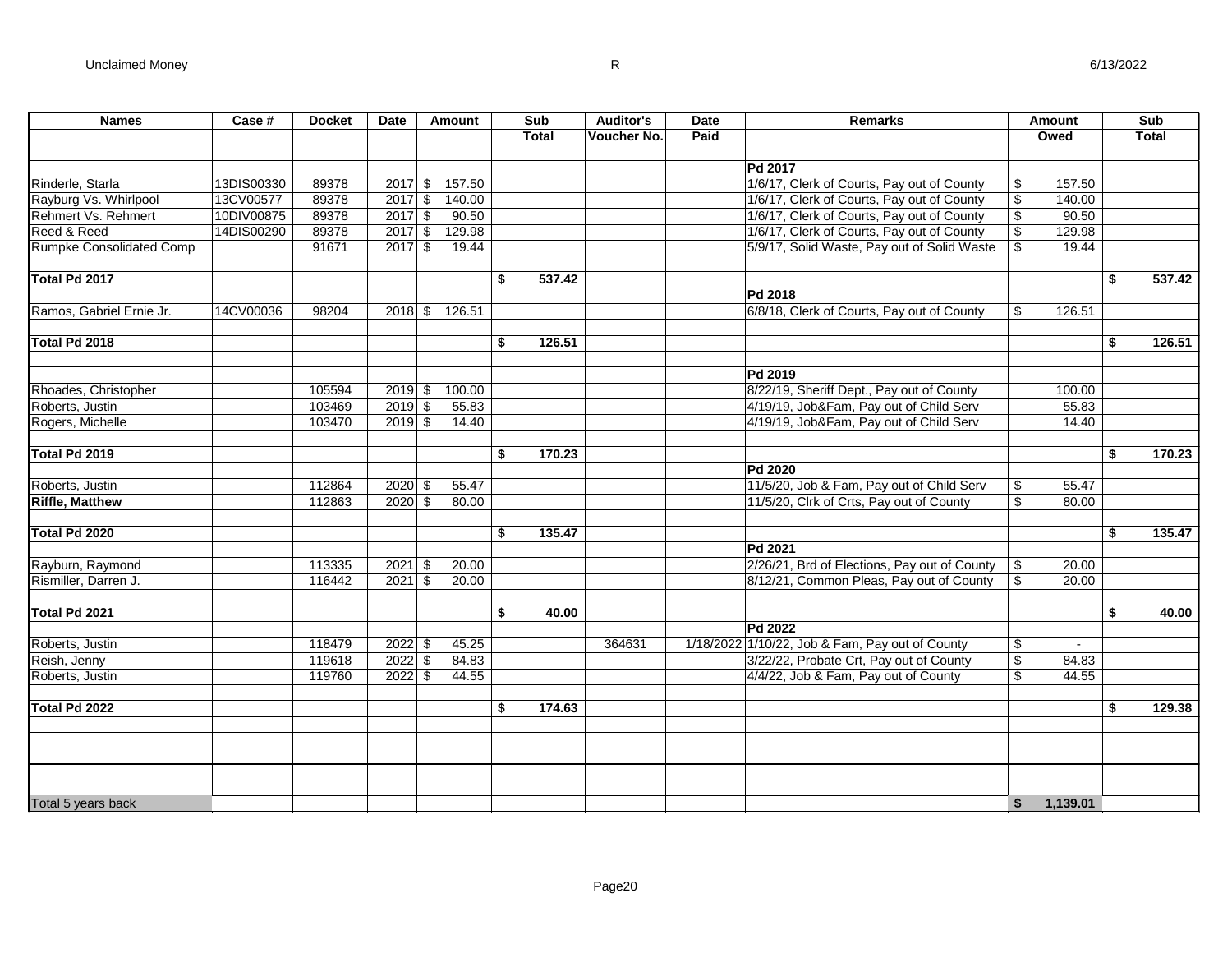| <b>Names</b>                              | Case #          | <b>Docket</b> | <b>Date</b> | Amount | Sub          | Auditor's          | Date | <b>Remarks</b>                                      | <b>Amount</b> | Sub          |
|-------------------------------------------|-----------------|---------------|-------------|--------|--------------|--------------------|------|-----------------------------------------------------|---------------|--------------|
|                                           |                 |               |             |        | <b>Total</b> | <b>Voucher No.</b> | Paid |                                                     | Owed          | <b>Total</b> |
|                                           |                 |               |             |        |              |                    |      |                                                     |               |              |
|                                           |                 |               |             |        |              |                    |      | Pd 2017                                             |               |              |
| Swallow, Annett M.                        |                 | 90256         | 2017        | 184.00 |              |                    |      | 2/17/17, Brd of Elections, Pay out of County        | 184.00        |              |
| Shiverdecker, Samantha                    | 13DIS00494      | 89378         | 2017        | 78.75  |              |                    |      | 1/6/17, Clerk of Courts, Pay out of County          | 78.75         |              |
| Shiverdecker, Joshua                      | 13DIS00494      | 89378         | 2017        | 78.75  |              |                    |      | 1/6/17, Clerk of Courts, Pay out of County          | 78.75         |              |
|                                           |                 |               |             |        |              |                    |      |                                                     |               |              |
| Total Pd 2017                             |                 |               |             |        | \$<br>341.50 |                    |      |                                                     |               | \$<br>341.50 |
|                                           |                 |               |             |        |              |                    |      | Pd 2018                                             |               |              |
| Smith, Jessica                            | 16-CRB-001-0166 | 97297         | 2018        | 25.00  |              |                    |      | 4/13/18, Municipal Crt, Pay out of County           | 25.00         |              |
| Shaffer, Jacob                            |                 | 101130        | 2018        | 6.00   |              |                    |      | 12/6/18, Municipal Crt, Pay out of County           | 6.00          |              |
| State of Ohio                             | 13TL00397       | 98204         | 2018        | 207.66 |              |                    |      | 6/8/18, Clerk of Crts, Pay out of County            | 207.66        |              |
| State of Ohio (State vs. J. Bean)         | 15CR00084       | 98204         | 2018        | 30.00  |              |                    |      | 6/8/18, Clerk of Crts, Pay out of County            | 30.00         |              |
|                                           |                 |               |             |        |              |                    |      |                                                     |               |              |
| Total Pd 2018                             |                 |               |             |        | \$<br>268.66 |                    |      |                                                     |               | \$<br>268.66 |
|                                           |                 |               |             |        |              |                    |      | Pd 2019                                             |               |              |
| Smith, Melissa                            |                 | 105596        | 2019        | 18.61  |              |                    |      | 8/22/19, Child Serv., Pay out of Child Serv         | 18.61         |              |
|                                           |                 |               |             |        |              |                    |      |                                                     |               |              |
| Total Pd 2019                             |                 |               |             |        | \$<br>18.61  |                    |      |                                                     |               | \$<br>18.61  |
|                                           |                 |               |             |        |              |                    |      | Pd 2020                                             |               |              |
| Stephenson, Jeanette                      |                 | 108415        | 2020        | 20.00  |              |                    |      | 2/6/20, Common Pleas, Pay out of County             | 20.00         |              |
| Swallow, Bonita                           |                 | 108426        | 2020        | 2.00   |              |                    |      | 2/6/20, Job & Family, Pay out of Job & Family Serv. | 2.00          |              |
|                                           |                 |               |             |        |              |                    |      |                                                     |               |              |
| Total Pd 2020                             |                 |               |             |        | \$<br>22.00  |                    |      |                                                     |               | \$<br>22.00  |
|                                           |                 |               |             |        |              |                    |      | Pd 2021                                             |               |              |
| Stumbo, Rita                              |                 | 113336        | 2021        | 6.75   |              |                    |      | 2/26/21, Health Dept, Pay out of County             | 6.75          |              |
| Smith, Jarrid J.                          |                 | 113314        | 2021        | 20.00  |              |                    |      | 2/25/21, Common Pleas, Pay out of County            | 20.00         |              |
| Stumbo, Risa                              |                 | 115014        | 2021        | 47.65  |              |                    |      | 5/27/21, Healty Dept., Pay out of County            | 47.65         |              |
| Solid Waste, Organization of Darke County |                 | 116296        | 2021        | 225.00 |              |                    |      | 8/5/21, Solid Waste, Pay out of Solid Waste         | 225.00        |              |
| Sutphin, Cherylene                        |                 | 116352        | 2021        | 181.50 |              | 368524             |      | 1/25/2022 8/6/21, Job & Family, Pay out of WIA      | $\mathbf{r}$  |              |
|                                           |                 |               |             |        |              |                    |      |                                                     |               |              |
|                                           |                 |               |             |        |              |                    |      |                                                     |               |              |
| Stephens, Destiny M.                      |                 | 117901        | 2021        | 157.34 |              |                    |      | 11/24/21, Dog & Kennel, Pay out of County*          | 157.34        |              |
|                                           |                 |               |             |        |              |                    |      |                                                     |               |              |
| Total Pd 2021                             |                 |               |             |        | \$<br>638.24 |                    |      |                                                     |               | \$<br>456.74 |
|                                           |                 |               |             |        |              |                    |      | Pd 2022                                             |               |              |
| Shannon, Fransesca Fay                    |                 | 119040        | 2022        | 20.00  |              |                    |      | 2/9/22, Common Pleas, Pay out of County             | \$<br>20.00   |              |
| Sarris, Peter                             |                 | 119618        | 2022        | 29.00  |              |                    |      | 3/22/22, Probate Crt, Pay out of County             | \$<br>29.00   |              |
| Swanger, Allison M.                       |                 | 119761        | 2022        | 141.07 |              |                    |      | 4/4/22, Job & Fam, Pay out of County                | \$<br>141.07  |              |
| Stone, Dixie                              |                 | 119763        | 2022        | 125.00 |              |                    |      | 4/4/22, Brd of Elect, Pay out of County             | \$<br>125.00  |              |
| Shaw, Stephen                             |                 | 119762        | 2022        | 20.00  |              |                    |      | 4/4/22, Brd of Elect, Pay out of County             | \$<br>20.00   |              |
| Spectrum                                  |                 | 120288        | 2022        | 290.08 |              |                    |      | 5/3/22, Engineer, Pay out of County                 | \$<br>290.08  |              |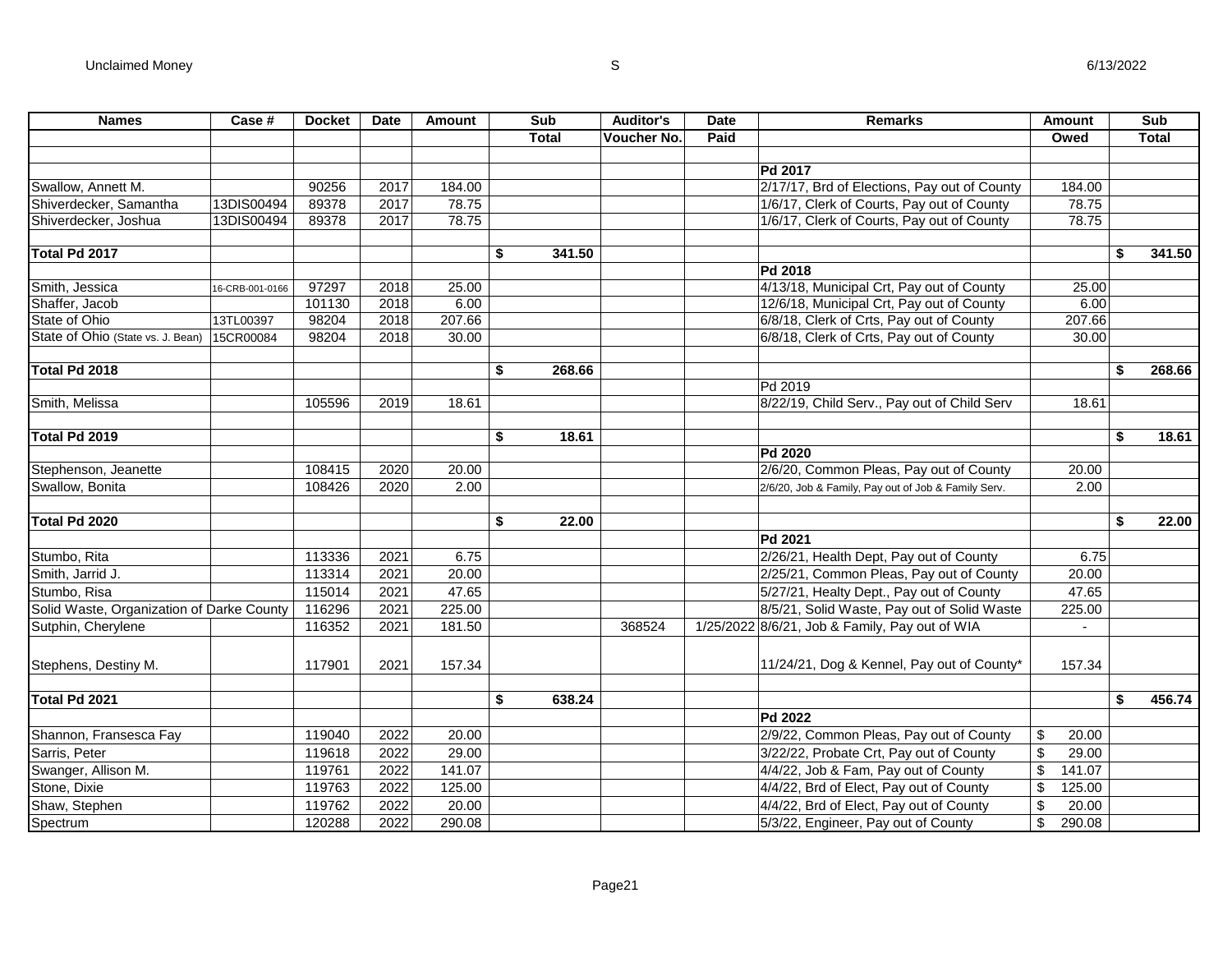| <b>Names</b>       | Case # | <b>Docket</b> | <b>Date</b> | Amount | Sub          | <b>Auditor's</b> | <b>Date</b> | <b>Remarks</b> | Amount     | Sub          |
|--------------------|--------|---------------|-------------|--------|--------------|------------------|-------------|----------------|------------|--------------|
|                    |        |               |             |        | <b>Total</b> | Voucher No.      | Paid        |                | Owed       | <b>Total</b> |
|                    |        |               |             |        |              |                  |             |                |            |              |
|                    |        |               |             |        |              |                  |             |                |            |              |
| Total Pd 2022      |        |               |             |        | 625.15       |                  |             |                |            | 625.15       |
|                    |        |               |             |        |              |                  |             |                |            |              |
|                    |        |               |             |        |              |                  |             |                |            |              |
| Total 5 years back |        |               |             |        |              |                  |             |                | \$1,732.66 |              |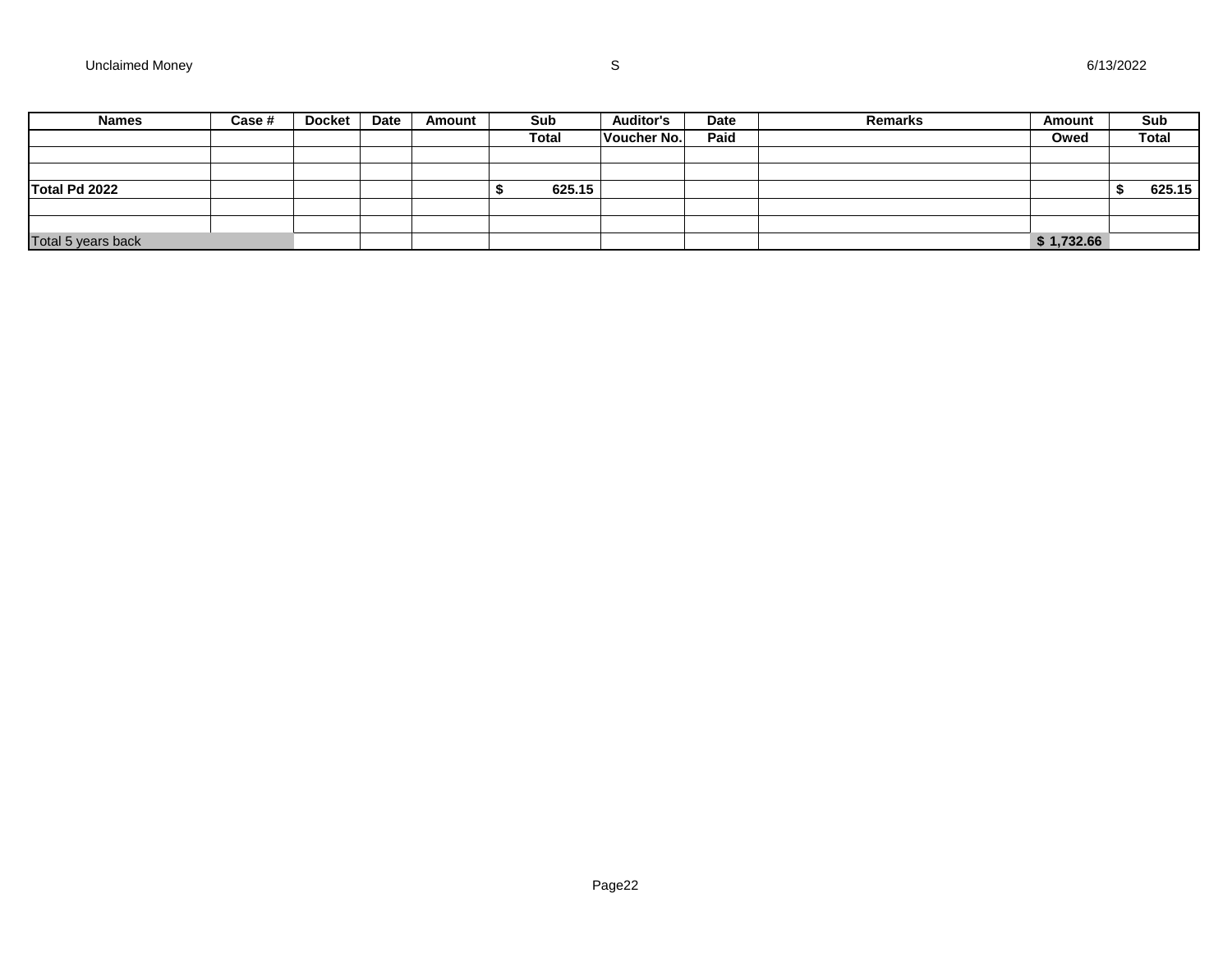| <b>Names</b>                  | Case #     | <b>Docket</b> | Date | Amount       |    | Sub          | <b>Auditor's</b>   | Date | <b>Remarks</b>                               |    | Amount |    | Sub          |
|-------------------------------|------------|---------------|------|--------------|----|--------------|--------------------|------|----------------------------------------------|----|--------|----|--------------|
|                               |            |               |      |              |    | <b>Total</b> | <b>Voucher No.</b> | Paid |                                              |    | Owed   |    | <b>Total</b> |
|                               |            |               |      |              |    |              |                    |      |                                              |    |        |    |              |
|                               |            |               |      |              |    |              |                    |      | Pd 2017                                      |    |        |    |              |
| Trimpi, Sherri                |            | 90255         | 2017 | 115.00       |    |              |                    |      | 2/17/17, Brd of Elections, Pay out of County |    | 115.00 |    |              |
| Thomas Vs. Thomas             | 13DIV00467 | 89378         | 2017 | 130.18       |    |              |                    |      | 1/6/17, Clerk of Courts, Pay out of County   |    | 130.18 |    |              |
| Total Pd 2017                 |            |               |      |              | S  | 245.18       |                    |      |                                              |    |        | \$ | 245.18       |
|                               |            |               |      |              |    |              |                    |      | Pd 2018                                      |    |        |    |              |
| Tedore, Gregory               |            | 97202         | 2018 | 20.00        |    |              |                    |      | 4/10/18, Clrk of Crts, Pay out of County     | \$ | 20.00  |    |              |
| Taft, Stettinius, & Hollister | 14CV00315  | 98204         | 2018 | 135.30       |    |              |                    |      | 6/8/18, Clrk of Crts., Pay out of County     | \$ | 135.30 |    |              |
| Total Pd 2018                 |            |               |      |              | \$ | 155.30       |                    |      |                                              |    |        | \$ | 155.30       |
|                               |            |               |      |              |    |              |                    |      | Pd 2019                                      |    |        |    |              |
| Tumbusch, Emily               |            | 103063        | 2019 | 6.00         |    |              |                    |      | 3/29/19, Municipal Crt., Pay out of County   |    | 6.00   |    |              |
| Total Pd 2019                 |            |               |      |              | \$ | 6.00         |                    |      |                                              |    |        | \$ | 6.00         |
|                               |            |               |      |              |    |              |                    |      | Pd 2020                                      |    |        |    |              |
| Turpin, Jason M.              |            | 108415        | 2020 | \$<br>20.00  |    |              |                    |      | 2/6/20, Common Pleas, Pay out of County      | \$ | 20.00  |    |              |
| Total Pd 2020                 |            |               |      |              | \$ | 20.00        |                    |      |                                              |    |        | Ŝ. | 20.00        |
|                               |            |               |      |              |    |              |                    |      | <b>Pd 2022</b>                               |    |        |    |              |
| Thurber, Donald A. Junior     |            | 119827        | 2022 | \$<br>475.00 |    |              |                    |      | 4/6/22, Municipal Crt., Pay out of County    | \$ | 475.00 |    |              |
| Total Pd 2022                 |            |               |      |              | \$ | 475.00       |                    |      |                                              |    |        | \$ | 475.00       |
|                               |            |               |      |              |    |              |                    |      |                                              |    |        |    |              |
| Total 5 years back            |            |               |      |              |    |              |                    |      |                                              | S  | 901.48 |    |              |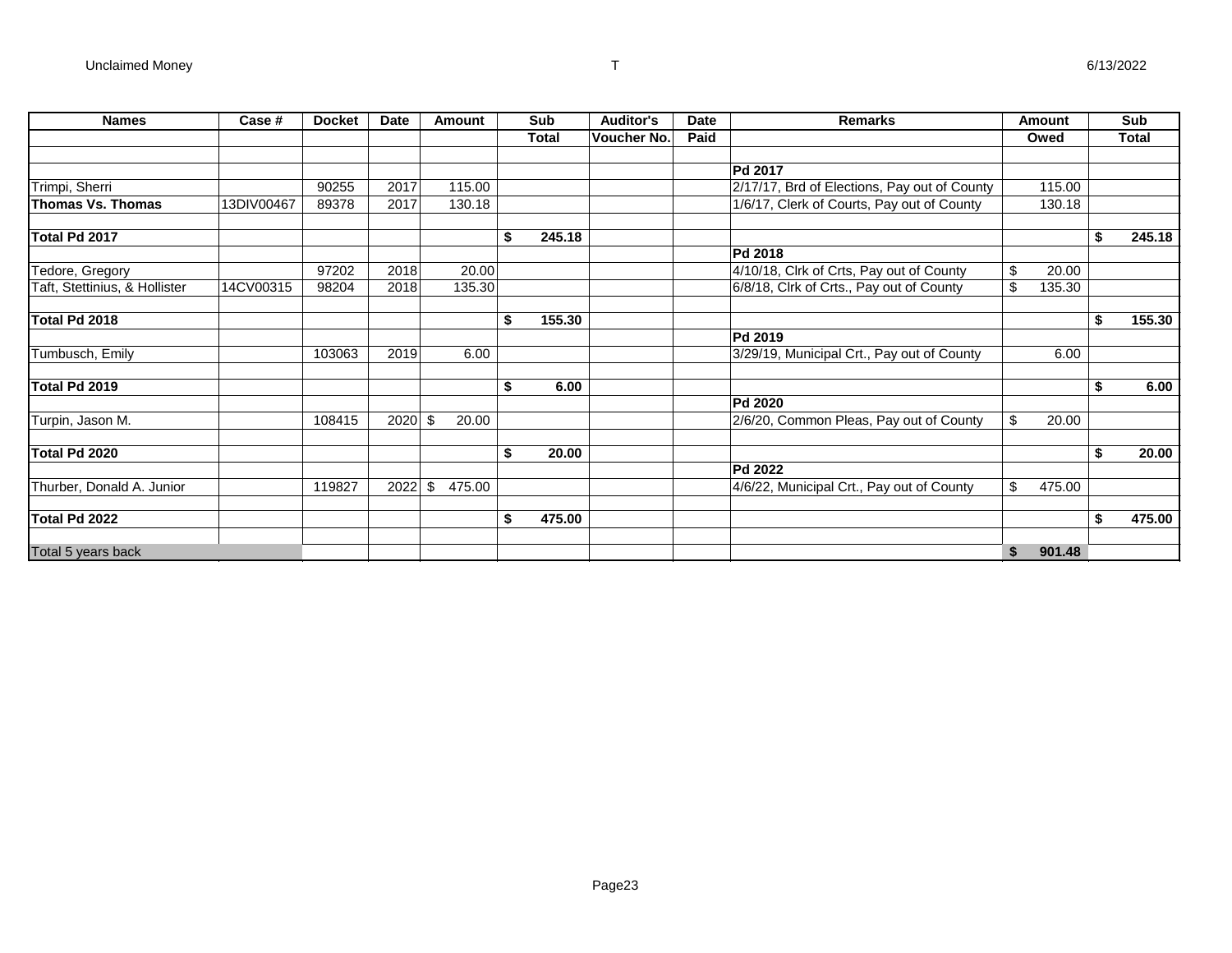| <b>Names</b>       | Case # | <b>Docket</b> | <b>Date</b> | Amount | Sub               | Auditor's   | Date | Remarks | Amount | Sub          |
|--------------------|--------|---------------|-------------|--------|-------------------|-------------|------|---------|--------|--------------|
|                    |        |               |             |        | Tota <sub>l</sub> | Voucher No. | Paid |         | Owed   | <b>Total</b> |
|                    |        |               |             |        |                   |             |      |         |        |              |
| Total 5 years back |        |               |             |        |                   |             |      |         |        |              |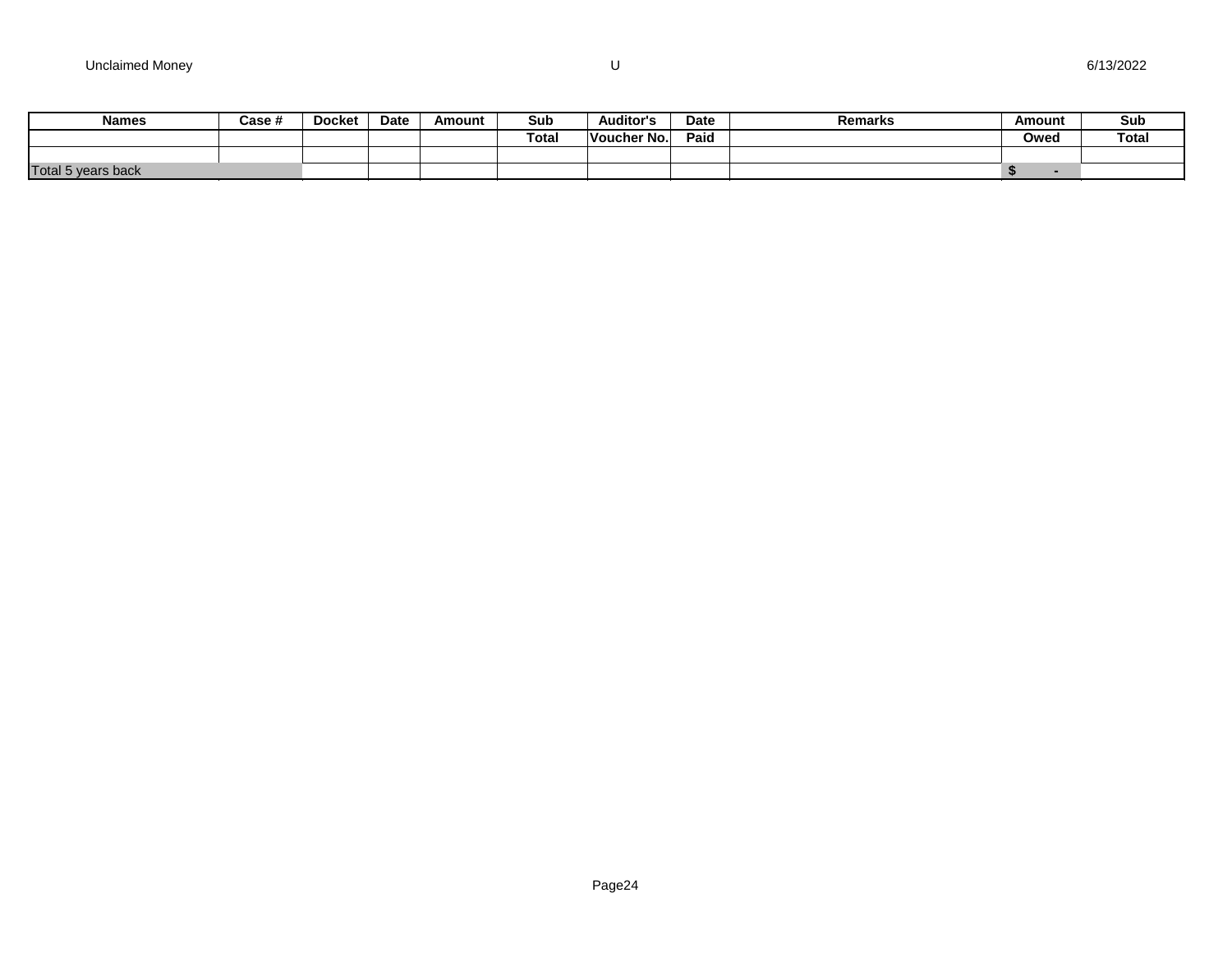| <b>Names</b>        | Case # | <b>Docket</b> | <b>Date</b> |      | Amount |    | Sub   | <b>Auditor's</b> | Date | <b>Remarks</b>                               |     | Amount | Sub          |
|---------------------|--------|---------------|-------------|------|--------|----|-------|------------------|------|----------------------------------------------|-----|--------|--------------|
|                     |        |               |             |      |        |    | Total | Voucher No.      | Paid |                                              |     | Owed   | <b>Total</b> |
|                     |        |               |             |      |        |    |       |                  |      |                                              |     |        |              |
|                     |        |               |             |      |        |    |       |                  |      | <b>Pd 2018</b>                               |     |        |              |
| Van Vickle, Zachary |        | 97201         | 2018        | -\$  | 90.00  |    |       |                  |      | 4/10/18, Brd of Elections, Pay out of County | \$. | 90.00  |              |
|                     |        |               |             |      |        |    |       |                  |      |                                              |     |        |              |
| Total Pd 2018       |        |               |             |      |        | ъ  | 90.00 |                  |      |                                              |     |        | 90.00        |
|                     |        |               |             |      |        |    |       |                  |      | <b>Pd 2019</b>                               |     |        |              |
| Van Vickle, Zachary |        | 105148        | $2019$ \$   |      | 30.00  |    |       |                  |      | 7/30/19, Brd of Elections, Pay out of County | \$  | 30.00  |              |
| Van Vickle, Zachary |        | 101516        | $2019$ \$   |      | 30.00  |    |       |                  |      | 1/4/19, Brd of Elections, Pay out of County  | \$  | 30.00  |              |
| Total Pd 2019       |        |               |             |      |        | ъ  | 60.00 |                  |      |                                              |     |        | 60.00        |
|                     |        |               |             |      |        |    |       |                  |      | <b>Pd 2021</b>                               |     |        |              |
| Van Vickle, Zachary |        | 115741        | 2021        | \$   | 30.00  |    |       |                  |      | 7/8/21, Brd of Elections, Pay out of County  | \$  | 30.00  |              |
| Verwey, Toni Ann    |        | 118063        | 2021        | - \$ | 3.50   |    |       |                  |      | 12/7/21, Real Estate, Pay out of County      | S   | 3.50   |              |
|                     |        |               |             |      |        |    |       |                  |      |                                              |     |        |              |
| Total Pd 2021       |        |               |             |      |        | \$ | 33.50 |                  |      |                                              |     |        | 33.50        |
|                     |        |               |             |      |        |    |       |                  |      |                                              |     |        |              |
| Total 5 years back  |        |               |             |      |        |    |       |                  |      |                                              |     | 183.50 |              |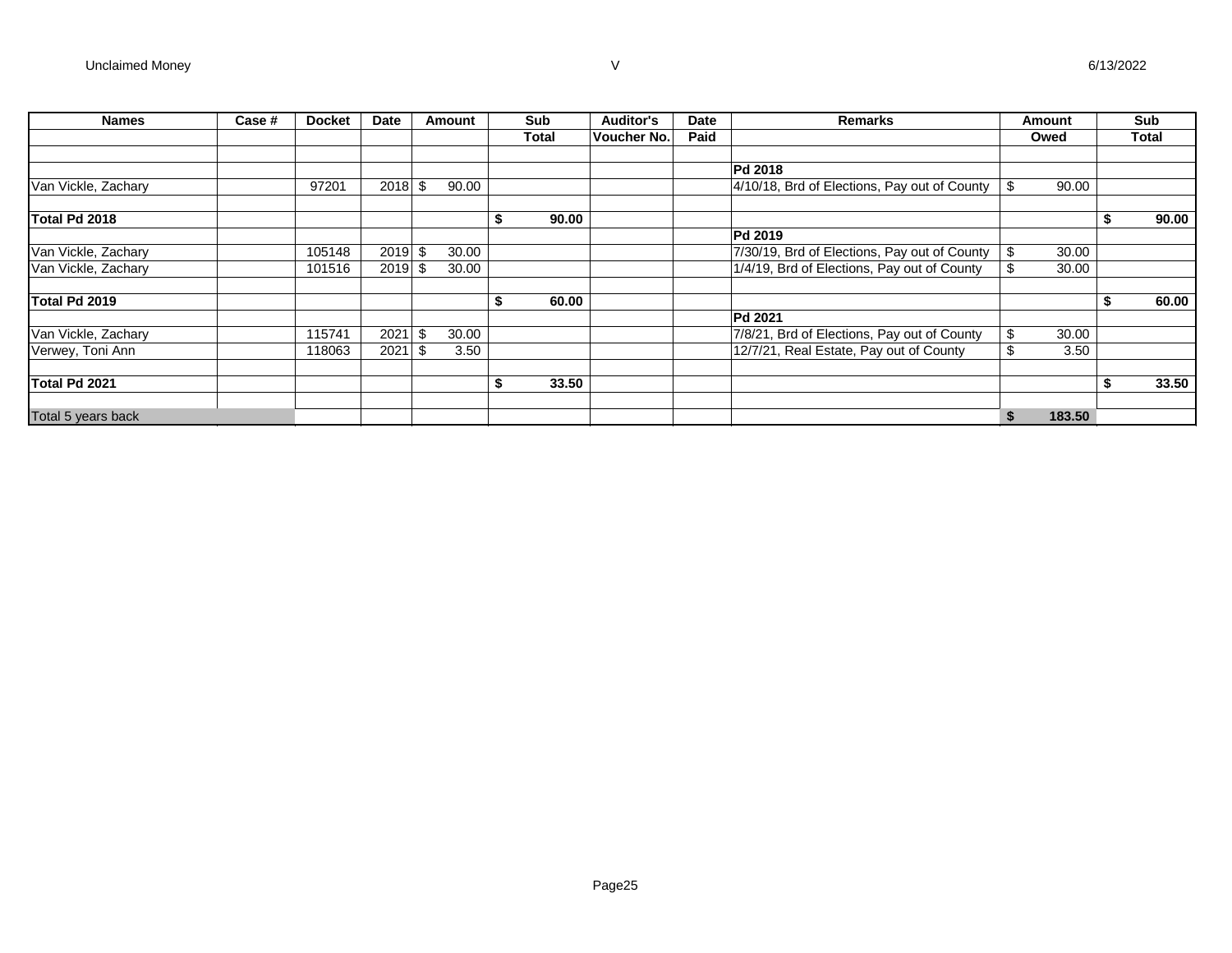| <b>Names</b>                | Case #          | <b>Docket</b> | <b>Date</b> |               | Amount          | Sub            | <b>Auditor's</b>   | <b>Date</b> | <b>Remarks</b>                             |                         | Amount   | Sub          |
|-----------------------------|-----------------|---------------|-------------|---------------|-----------------|----------------|--------------------|-------------|--------------------------------------------|-------------------------|----------|--------------|
|                             |                 |               |             |               |                 | <b>Total</b>   | <b>Voucher No.</b> | Paid        |                                            |                         | Owed     | <b>Total</b> |
|                             |                 |               |             |               |                 |                |                    |             |                                            |                         |          |              |
|                             |                 |               |             |               |                 |                |                    |             | Pd 2017                                    |                         |          |              |
| White, Misty                | 13DIS00252      | 89378         | $2017$ \$   |               | 151.50          |                |                    |             | 1/6/17, Clerk of Courts, Pay out of County | \$                      | 151.50   |              |
| Walker, Abbie               | 12-CRB-001-0499 | 90986         | $2017$ \$   |               | 25.00           |                |                    |             | 4/4/17, Municipal Crt., Pay out of County  | $\overline{\mathbf{S}}$ | 25.00    |              |
| Warren, Kathleen M.         | 15-TRD-001-2160 | 90986         | $2017$ \$   |               | 20.00           |                |                    |             | 4/4/17, Municipal Crt., Pay out of County  | \$                      | 20.00    |              |
|                             |                 |               |             |               |                 |                |                    |             |                                            |                         |          |              |
| Total Pd 2017               |                 |               |             |               |                 | \$<br>196.50   |                    |             |                                            |                         | \$       | 196.50       |
|                             |                 |               |             |               |                 |                |                    |             | <b>Pd 2018</b>                             |                         |          |              |
| Watson, Warren              | 16-TRD-001-3196 | 97297         | $2018$ \$   |               | 7.00            |                |                    |             | 4/13/18, Municipal Crt., Pay out of County |                         | 7.00     |              |
| Worthen, Aaron R.           |                 | 98466         | $2018$ \$   |               | 10.00           |                |                    |             | 6/28/18, Job & Family Serv, Payout of JFS  |                         | 10.00    |              |
| Wickham, Alena J.           | 17CV00036       | 98204         |             |               | 2018 \$3,047.71 |                |                    |             | 6/28/18, Job & Family Serv, Payout of JFS  |                         | 3047.71  |              |
|                             |                 |               |             |               |                 |                |                    |             |                                            |                         |          |              |
| Total Pd 2018               |                 |               |             |               |                 | \$<br>3,064.71 |                    |             |                                            |                         | \$       | 3,064.71     |
|                             |                 |               |             |               |                 |                |                    |             | <b>Pd 2019</b>                             |                         |          |              |
| Waag, Casey                 |                 | 105149        | $2019$ \$   |               | 0.90            |                |                    |             | 7/30/19, Health Dept, Pay out of County    |                         | 0.90     |              |
|                             |                 |               |             |               |                 |                |                    |             |                                            |                         |          |              |
| Total Pd 2019               |                 |               |             |               |                 | \$<br>0.90     |                    |             |                                            |                         | \$       | 0.90         |
|                             |                 |               |             |               |                 |                |                    |             | <b>Pd 2020</b>                             |                         |          |              |
| Widener, Angela E.          |                 | 111802        | $2020$ \$   |               | 20.00           |                |                    |             | 9/1/20, Municipal Crt., Pay out of County  |                         | 20.00    |              |
|                             |                 |               |             |               |                 |                |                    |             |                                            |                         |          |              |
| Total Pd 2020               |                 |               |             |               |                 | \$<br>20.00    |                    |             |                                            |                         | \$       | 20.00        |
|                             |                 |               |             |               |                 |                |                    |             | <b>Pd 2021</b>                             |                         |          |              |
| Wogoman, Daniel             |                 | 113985        | 2021        | \$            | 238.78          |                |                    |             | 4/6/21, Insurance, Pay out of County       |                         | 238.78   |              |
| Wyatt, Loraine              |                 | 115742        | 2021        | \$            | 3.68            |                |                    |             | 7/8/21, Brd of DD, Pay out of Brd of DD    |                         | 3.68     |              |
| Total Pd 2021               |                 |               |             |               |                 | \$<br>242.46   |                    |             |                                            |                         | \$       | 242.46       |
|                             |                 |               |             |               |                 |                |                    |             | Pd 2022                                    |                         |          |              |
| Wymer, Joshua               |                 | 119383        | 2022        | $\sqrt[6]{2}$ | 6.00            |                |                    |             | 3/4/22, Municipal Crt, Pay out of County   |                         | 6.00     |              |
| Wynn, Tonia L.              |                 | 119618        | 2022        | \$            | 111.00          |                |                    |             | 3/22/22, Probate Crt, Pay out of County    |                         | 111.00   |              |
| Wehrley, Toby L. & Diana L. |                 | 119876        | 2022        | \$            | 68.43           |                |                    |             | 4/8/22, Clerk of Crt, Pay out of County    |                         | 68.43    |              |
| Total Pd 2022               |                 |               |             |               |                 | \$<br>185.43   |                    |             |                                            |                         | \$       | 185.43       |
|                             |                 |               |             |               |                 |                |                    |             |                                            |                         |          |              |
|                             |                 |               |             |               |                 |                |                    |             |                                            |                         |          |              |
| Total past 5 years          |                 |               |             |               |                 |                |                    |             |                                            | \$                      | 3,710.00 |              |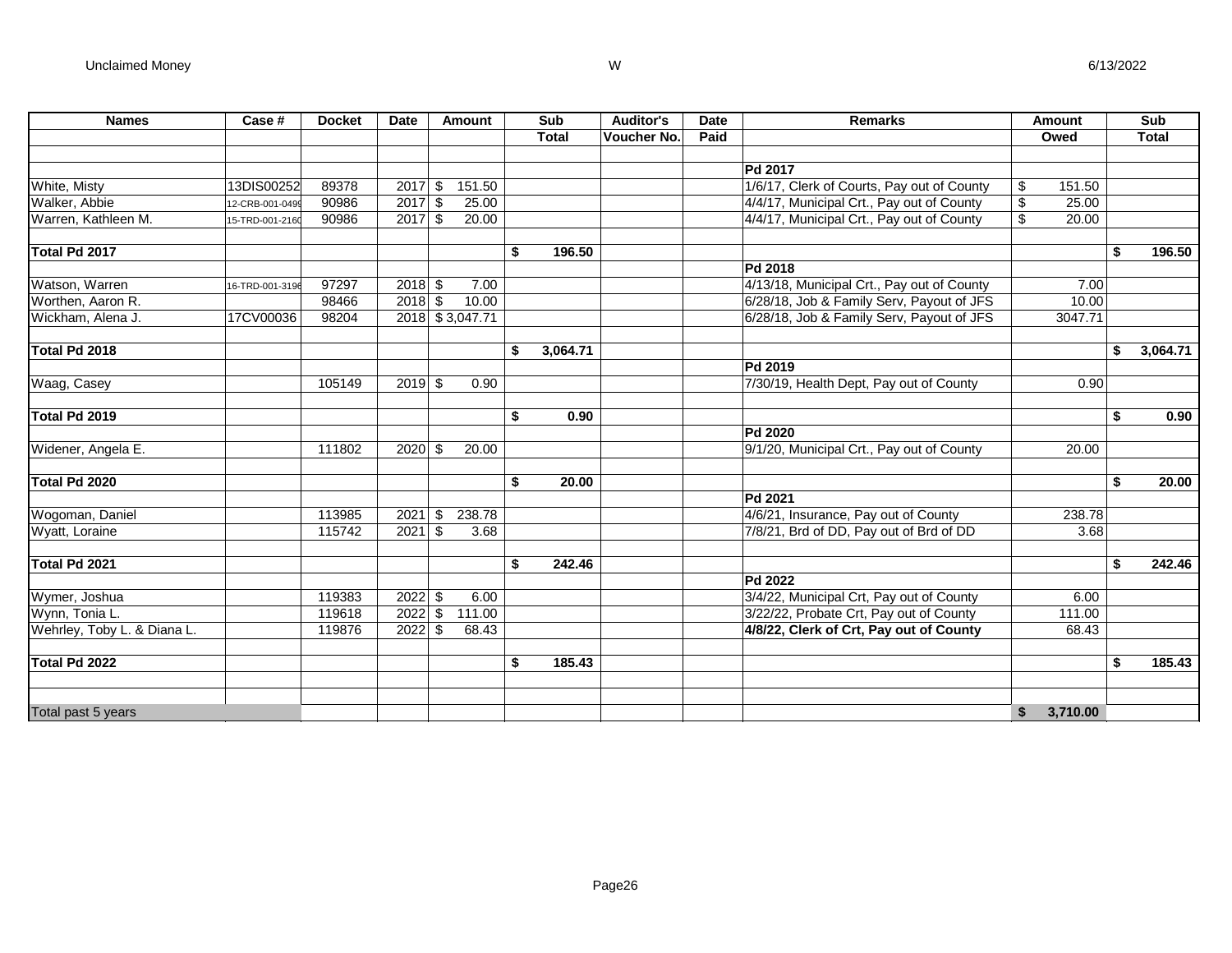| <b>Names</b>       | Case # | <b>Docket</b> | <b>Date</b> | Amount | Sub          | <b>Auditor's</b> | Date | Remarks | Amount | Sub          |
|--------------------|--------|---------------|-------------|--------|--------------|------------------|------|---------|--------|--------------|
|                    |        |               |             |        | <b>Total</b> | Voucher No.      | Paid |         | Owed   | <b>Total</b> |
|                    |        |               |             |        |              |                  |      |         |        |              |
|                    |        |               |             |        |              |                  |      |         |        |              |
|                    |        |               |             |        |              |                  |      |         |        |              |
|                    |        |               |             |        |              |                  |      |         |        |              |
|                    |        |               |             |        |              |                  |      |         |        |              |
| Total 5 years back |        |               |             |        |              |                  |      |         |        |              |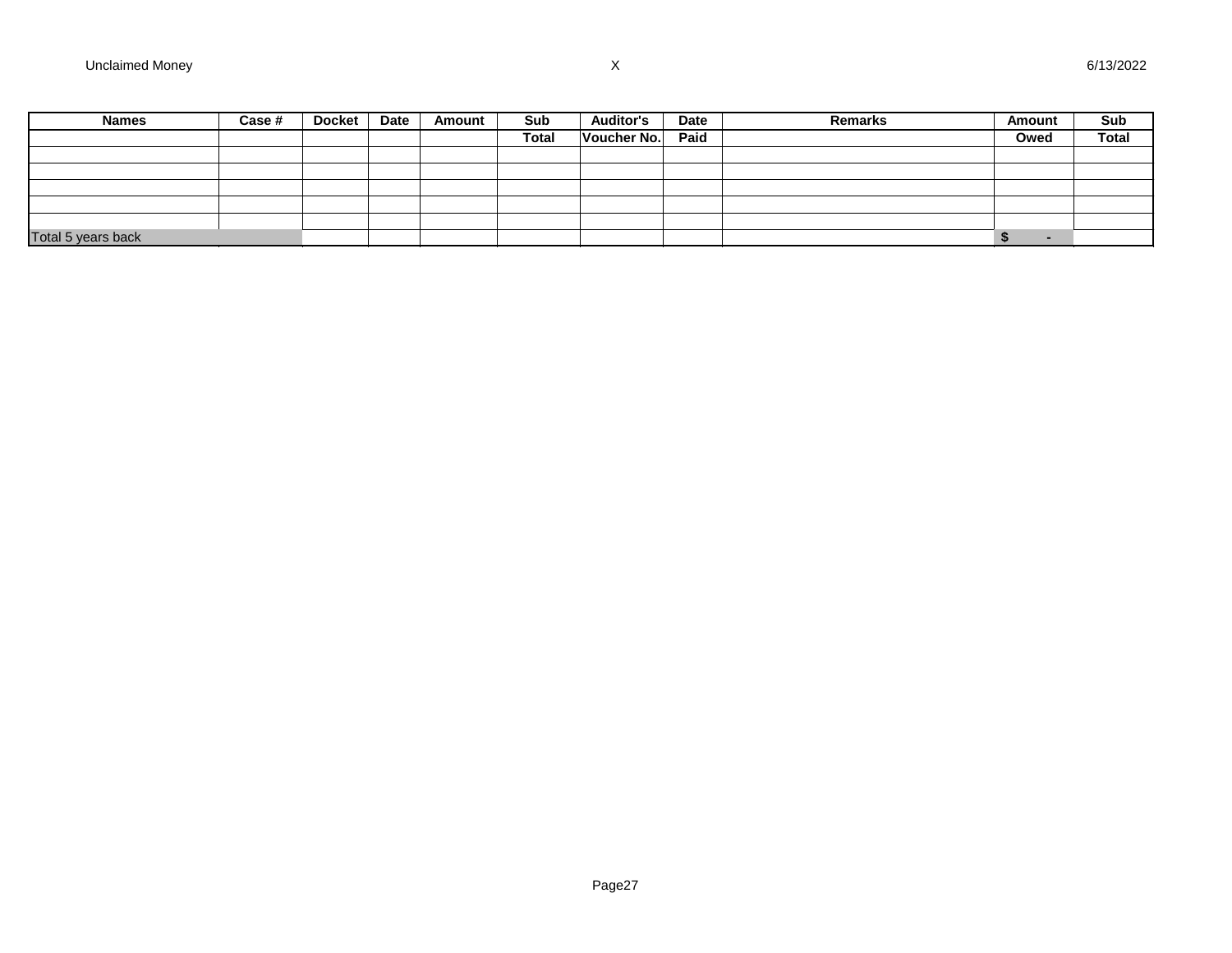| <b>Names</b>       | Case #    | <b>Docket</b> | <b>Date</b> | Amount | Sub          | <b>Auditor's</b> | Date | <b>Remarks</b>                           | Amount | Sub          |
|--------------------|-----------|---------------|-------------|--------|--------------|------------------|------|------------------------------------------|--------|--------------|
|                    |           |               |             |        | <b>Total</b> | Voucher No.      | Paid |                                          | Owed   | <b>Total</b> |
|                    |           |               |             |        |              |                  |      |                                          |        |              |
|                    |           |               |             |        |              |                  |      | <b>Pd 2017</b>                           |        |              |
| Yancy, Doyle       | 13CV00595 | 89378         | 2017        | 60.37  |              |                  |      | 1/6/17, Clerk of Crts, Pay out of County | 60.37  |              |
|                    |           |               |             |        |              |                  |      |                                          |        |              |
| Total Pd 2017      |           |               |             |        | 60.37        |                  |      |                                          |        | 60.37        |
|                    |           |               |             |        |              |                  |      |                                          |        |              |
| Total 5 years back |           |               |             |        |              |                  |      |                                          | 60.37  |              |